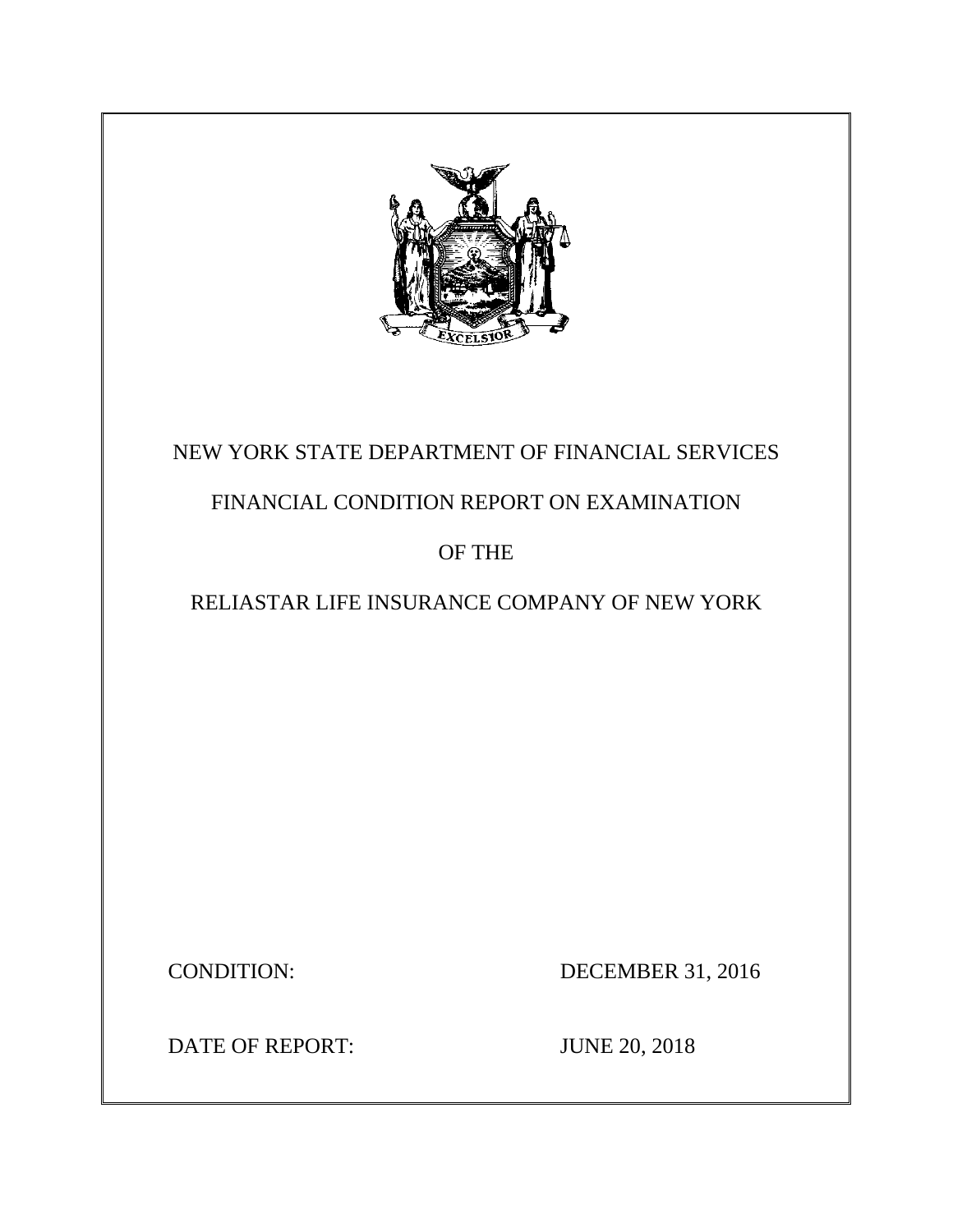## NEW YORK STATE DEPARTMENT OF FINANCIAL SERVICES

### FINANCIAL CONDITION REPORT ON EXAMINATION

OF THE

### RELIASTAR LIFE INSURANCE COMPANY OF NEW YORK

## AS OF

DECEMBER 31, 2016

DATE OF REPORT: JUNE 20, 2018

EXAMINER: SCOTT R. KALNA, CFE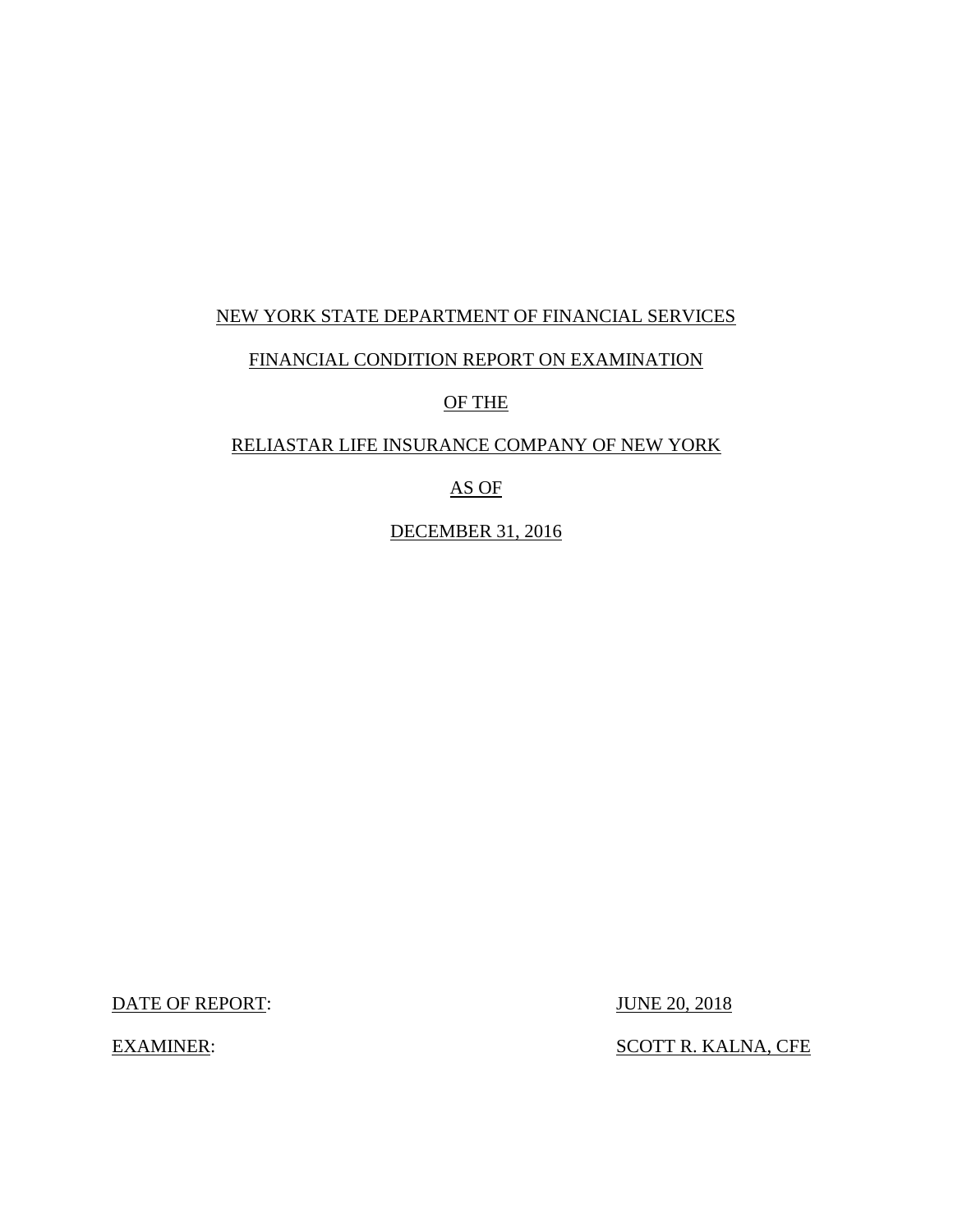## TABLE OF CONTENTS

| ITEM |                                     | PAGE NO.       |
|------|-------------------------------------|----------------|
| 1.   | Executive summary                   | $\overline{2}$ |
| 2.   | Scope of examination                | 3              |
| 3.   | Description of Company              | 5              |
|      | A. History                          | 5              |
|      | B. Holding company                  | 7              |
|      | C. Organizational chart             | 8              |
|      | D. Service agreements               | 9              |
|      | E. Management                       | 12             |
| 4.   | Territory and plan of operations    | 14             |
|      | A. Statutory and special deposits   | 14             |
|      | <b>B.</b> Direct operations         | 14             |
|      | C. Reinsurance                      | 15             |
| 5.   | Significant operating results       | 16             |
| 6.   | <b>Financial statements</b>         | 21             |
|      | A. Independent accountants          | 21             |
|      | <b>B.</b> Net admitted assets       | 22             |
|      | C. Liabilities, capital and surplus | 23             |
|      | D. Condensed summary of operations  | 25             |
|      | E. Capital and surplus account      | 26             |
| 7.   | Reserves                            | 27             |
| 8.   | Summary and conclusions             | 28             |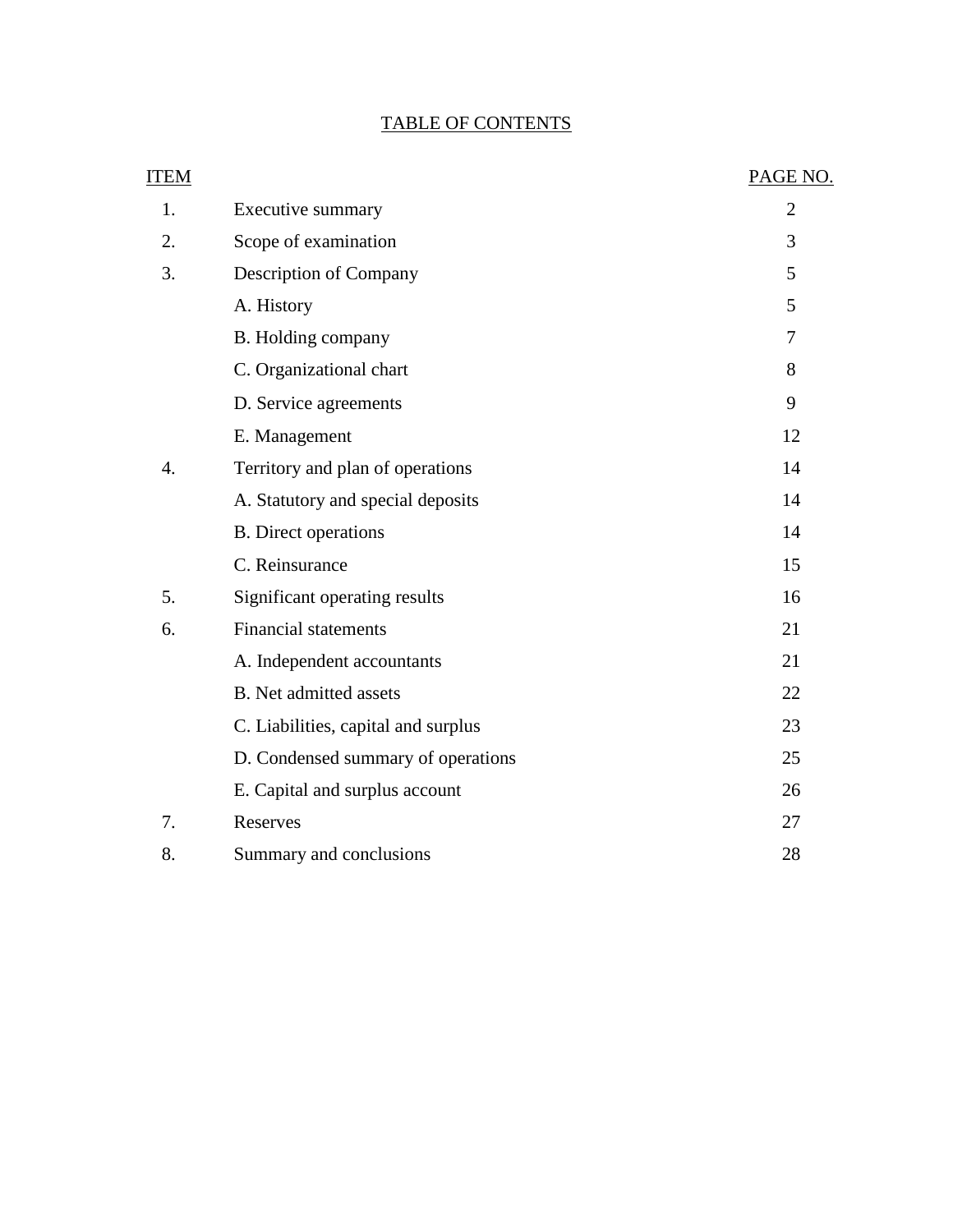

## NEW YORK STATE DEPARTMENT<sub>of</sub> FINANCIAL SERVICES

Andrew M. Cuomo Maria T. Vullo Governor Superintendent

May 23, 2018

Honorable Maria T. Vullo Superintendent of Financial Services New York, New York 10004

Madam:

 2017, and annexed hereto, an examination has been made into the condition and affairs of ReliaStar Life Insurance Company of New York, hereinafter referred to as "the Company," at its main In accordance with instructions contained in Appointment No. 31697, dated October 10, administrative office located at 5780 Powers Ferry Road NW, Atlanta, GA 30327.

 Wherever "Department" appears in this report, it refers to the New York State Department of Financial Services.

The report indicating the results of this examination is respectfully submitted.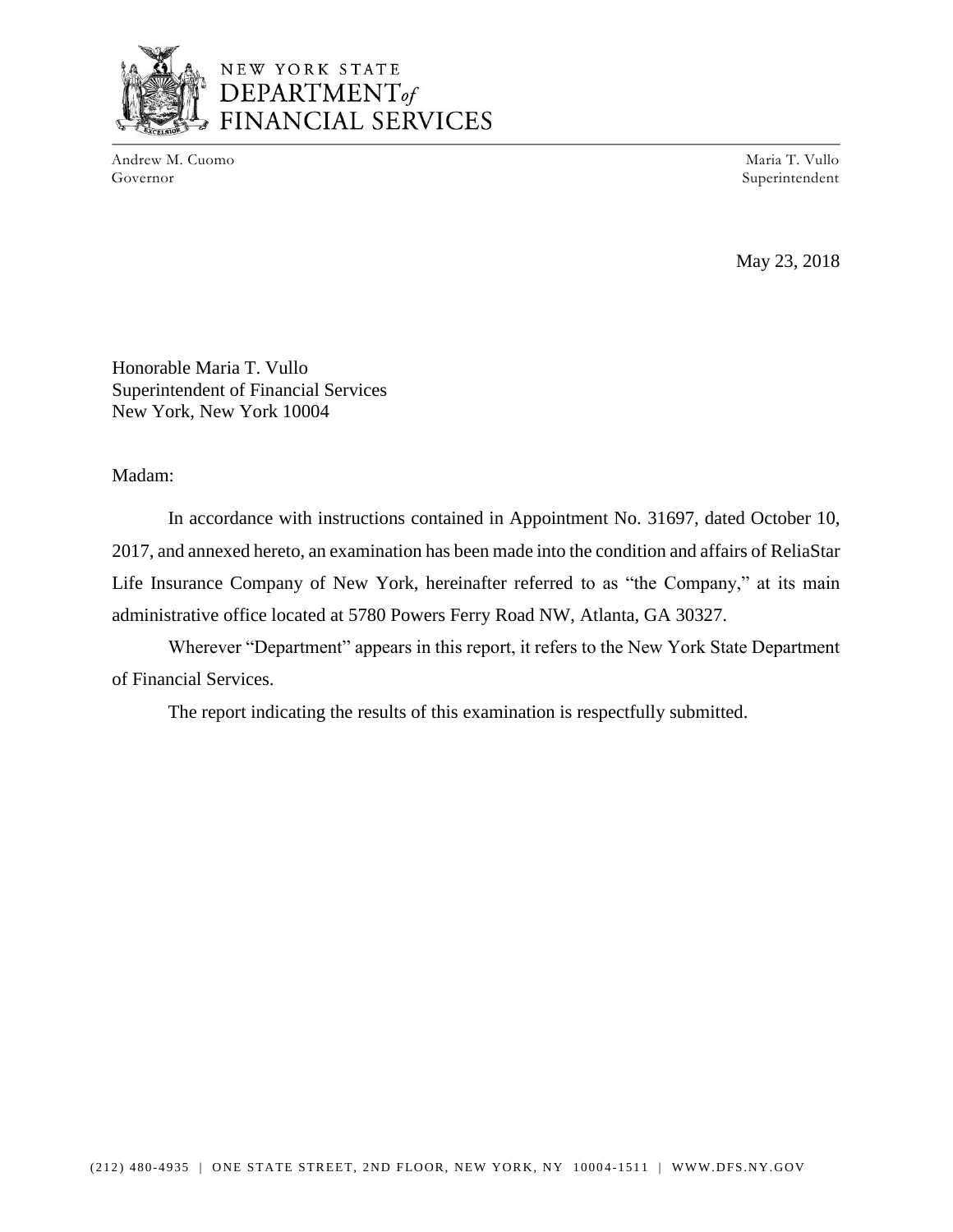## 1. EXECUTIVE SUMMARY

The material recommendation contained in this report is summarized below.

 The examiner recommends that the Company continue to compute reserves using the assumptions and methodology as agreed upon with the Department. (See item 7 of this report.)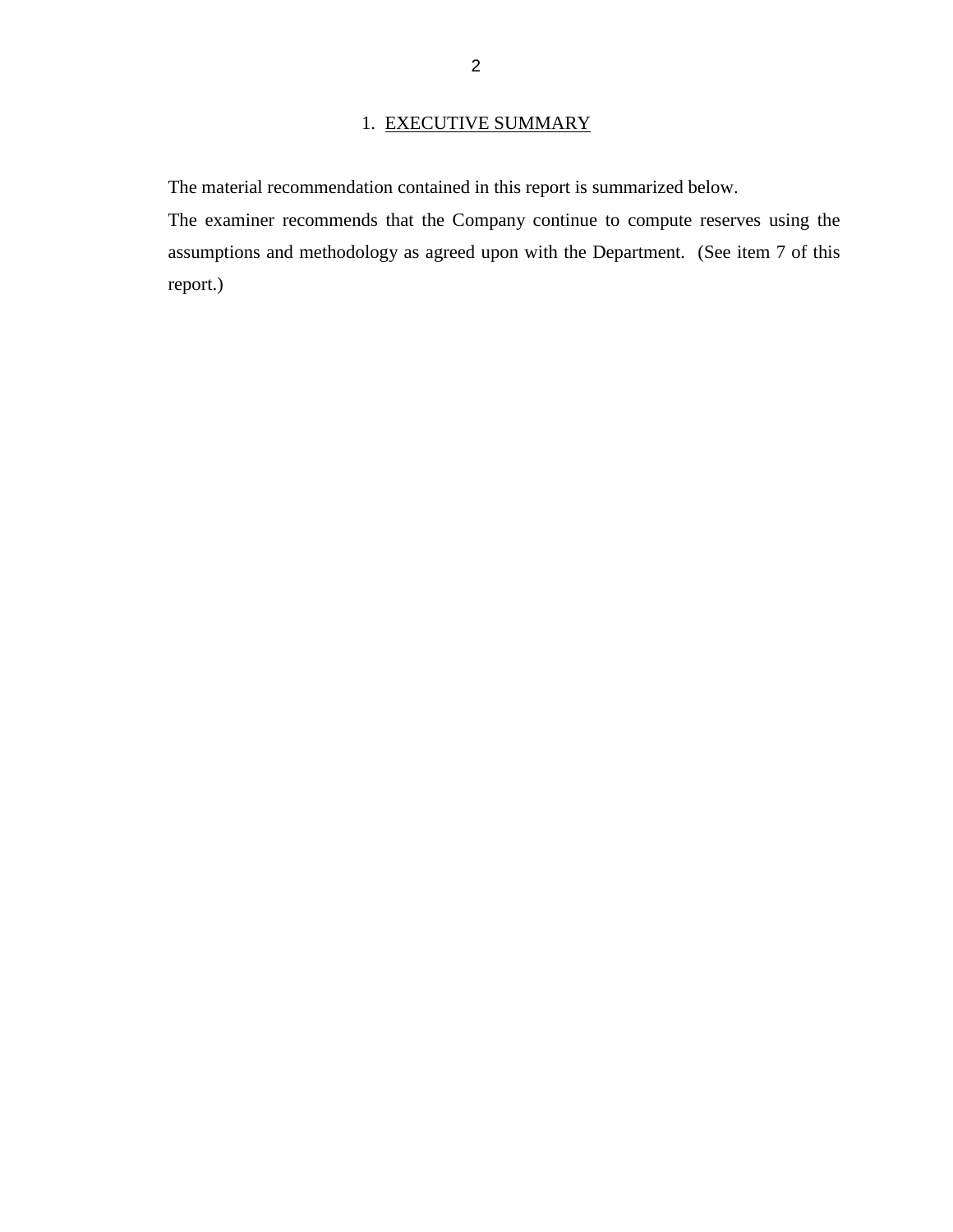#### 2. SCOPE OF EXAMINATION

 The examination of the Company was a full-scope examination as defined in the NAIC covers the four-year period from January 1, 2013, to December 31, 2016. The examination was conducted observing the guidelines and procedures in the Handbook and, where deemed *Financial Condition Examiners Handbook, 2017 Edition (the "Handbook").* The examination appropriate by the examiner, transactions occurring subsequent to December 31, 2016, but prior to the date of this report (i.e., the completion date of the examination) were also reviewed.

 examiner's assessment of risk in the insurer's operations and utilizing that evaluation in formulating the nature and extent of the examination. The examiner planned and performed the examination to evaluate the current financial condition as well as identify prospective risks that may threaten the future solvency of the insurer. The examiner identified key processes, assessed mitigate those risks. The examination also included assessing the principles used and significant estimates made by management, evaluating the overall financial statement presentation, and Statutory Accounting Principles as adopted by the Department, and annual statement instructions. The examination was conducted on a risk-focused basis in accordance with the provisions of the Handbook published by the National Association of Insurance Commissioners ("NAIC"). The Handbook guidance provides for the establishment of an examination plan based on the the risks within those processes and evaluated the internal control systems and procedures used to determining management's compliance with New York statutes and Department guidelines,

 environment were utilized to develop the examination approach. The Company's risks and management activities were evaluated incorporating the NAIC's nine branded risk categories. Information about the Company's organizational structure, business approach and control These categories are as follows:

- Pricing/Underwriting
- **Reserving**
- Operational
- **Strategic**
- Credit
- **Market**
- **Liquidity**
- Legal
- **Reputational**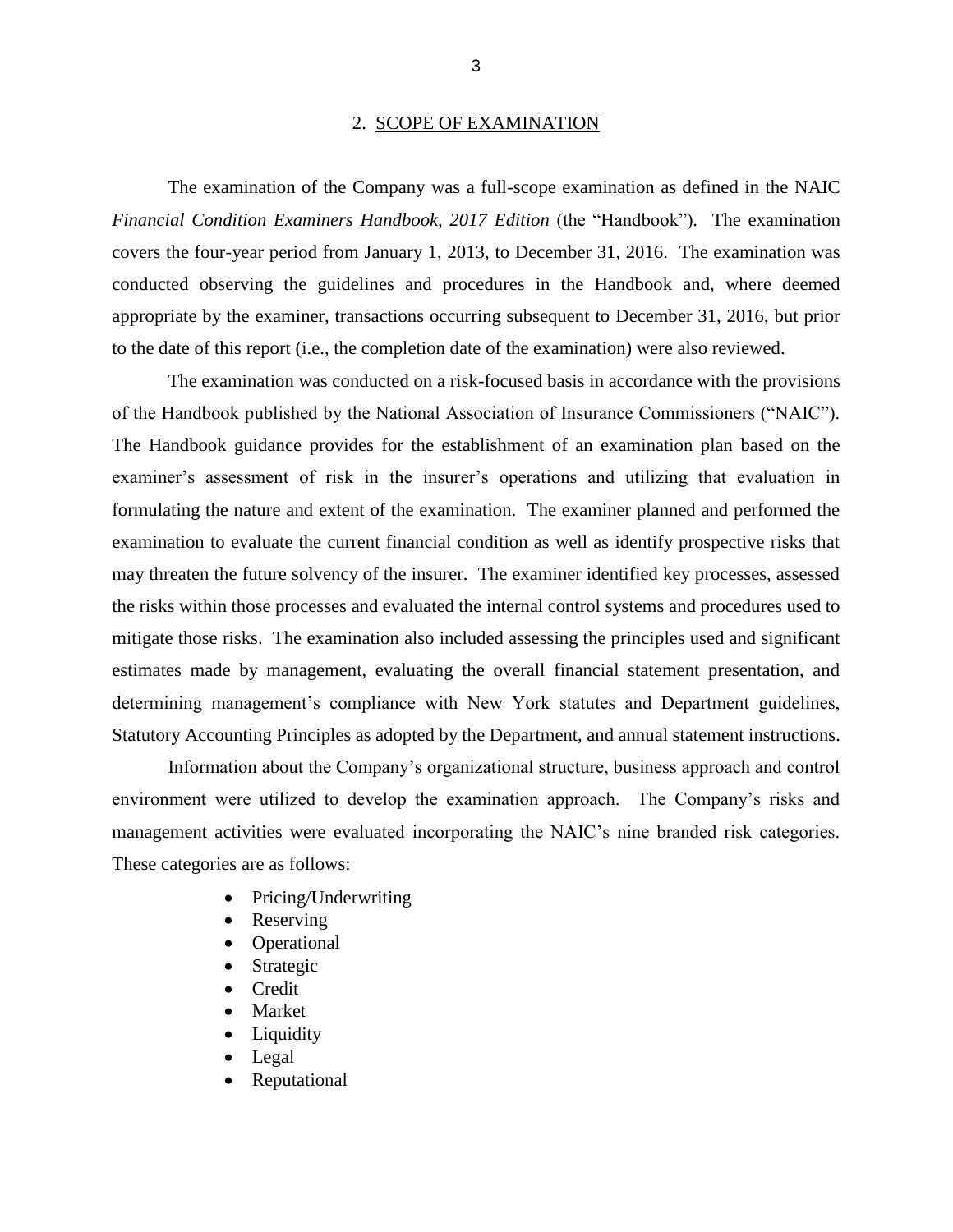The Company was audited annually, for the years 2013 through 2016, by the accounting firm of Ernst & Young LLP. The Company received an unqualified opinion in all years. Certain audit workpapers of the accounting firm were reviewed and relied upon in conjunction with this department and a separate internal control department which were given the task of assessing the Company's internal control structure and compliance with the Sarbanes-Oxley Act of 2002 ("SOX"). Although the Company is not subject to SOX, certain business units that provide services to the Company are subject to SOX at the Voya Financial, Inc. level. Where applicable, examination. Voya Financial, Inc., the Company's indirect parent, has an internal audit SOX workpapers and reports were reviewed and portions were utilized for this examination.

 The examiner reviewed the prior report on examination which did not contain any violations, recommendations or comments.

 matters which involve departure from laws, regulations or rules, or which require explanation or This report on examination is confined to financial statements and comments on those description.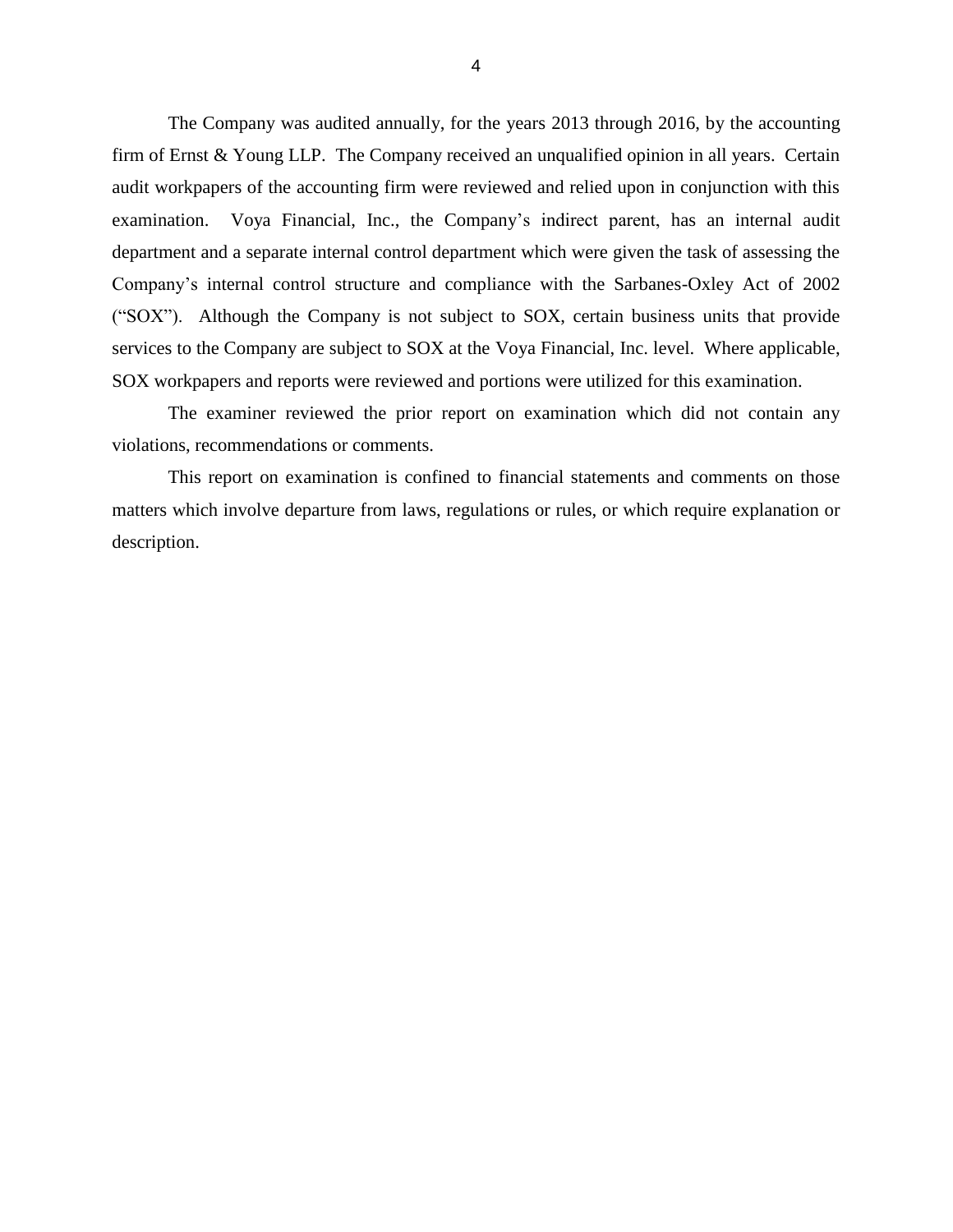#### 3. DESCRIPTION OF COMPANY

#### <span id="page-7-0"></span>A. History

 The Company was incorporated as a stock life insurance company on June 11, 1917, under the name The Morris Plan Insurance Society, and commenced business on September 18, 1917. the name The Morris Plan Insurance Society, and commenced business on September 18, 1917. The name was changed to Bankers Security Life Insurance Society ("Bankers") in July 1946. In New York. In 1971, also by an exchange of securities, the Congressional Life Insurance Company 1962, through an exchange of securities, Bankers merged with Postal Life Insurance Company of merged into Bankers.

 Life Insurance Company ("RLIC"), acquired USLICO Corporation, the then ultimate parent of Bankers, through an exchange of stock. RFC became Bankers ultimate parent. As a condition to the approval of the acquisition by the Department, RLIC agreed to merge another one of its New York subsidiaries, North Atlantic Life Insurance Company of America, with and into Bankers. The merger became effective on December 28, 1995. On August 19, 1996, Bankers changed its name to ReliaStar Bankers Security Life Insurance Company. On January 17, 1995, ReliaStar Financial Corporation ("RFC"), the parent of ReliaStar

 ("SCC") merged into RFC. SCC owned Security-Connecticut Life Insurance Company which, in turn, owned Lincoln Security Life Insurance Company ("Lincoln Security"), a domestic stock life insurer. On January 1, 1998, the Company merged into Lincoln Security and changed its name to On July 1, 1997, through an exchange of securities, Security-Connecticut Corporation its present name.

 Life Insurance Company, an then affiliate of the Company, merged into the Company, and on On September 1, 2000, ING AIH acquired RFC. On April 1, 2002, First Golden America December 31, 2002, RFC merged into Lion Connecticut Holdings, Inc., a Connecticut holding and management company which then became the parent of RLIC within ING AIH.

 2009. On October 26, 2009, ING submitted a restructuring plan (the "2009 Restructuring Plan") Following the global financial crisis in 2008, ING Groep N.V. ("ING"), the parent of ING AIH, requested state aid from the Dutch government in November 2008 and again in March to the European Commission (the "EC") to receive approval for the state aid granted to it by the Kingdom of the Netherlands (the "Netherlands").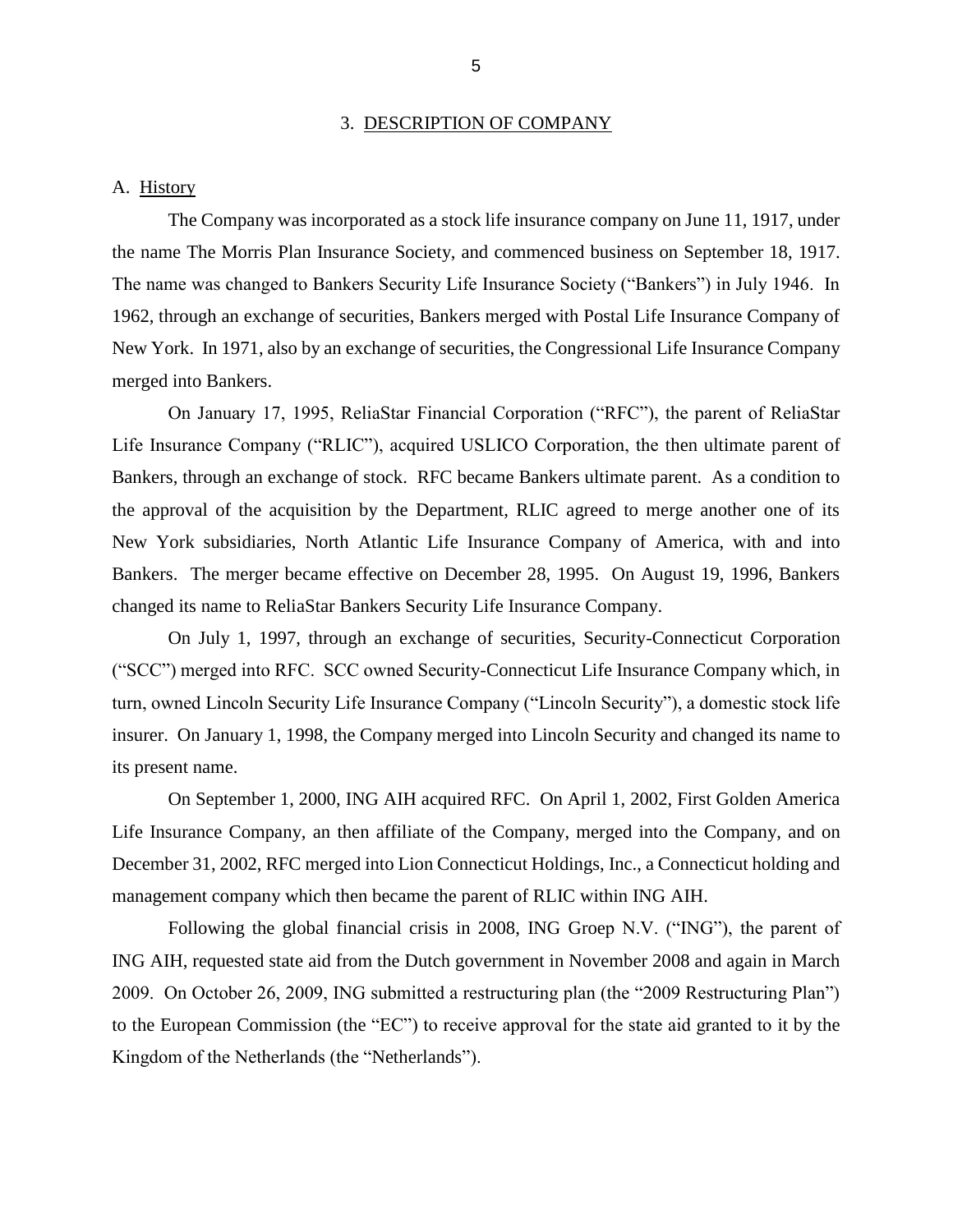2009 Restructuring Plan were approved by ING's shareholders. As a condition to receiving approval for this state aid, ING was required to divest its global insurance and investment management businesses, including the Company. Subsequent challenges to ING by the EC agreed to on November 19, 2012. Pursuant to the 2012 Amended Restructuring Plan, ING was required to divest at least 25% of its U.S. insurance and investment businesses, including the Company, by December 31, 2013; more than 50% of its U.S. insurance and investment businesses, including the Company, by December 31, 2014; and 100% of its U.S. insurance and investment In November 2009, the 2009 Restructuring Plan received formal approval from the EC and the separation of insurance and banking operations and other components of the resulted in an amended restructuring plan (the "2012 Amended Restructuring Plan") that was businesses, including the Company, by December 31, 2016.

 On June 14, 2012, ING AIH was renamed ING U.S., Inc. and was still 100% owned by ING, a global financial services company based in the Netherlands. On May 7, 2013, and May 31, 2013, ING U.S., Inc. completed its initial public offering and the sale of its common stock to ING Insurance International B.V. ("ING International"), an indirect wholly owned subsidiary of ING, and the parent of ING U.S., Inc. On September 30, 2013, ING International transferred all its shares of ING U.S., Inc. common stock to ING. On October 29, 2013, ING completed the sale of common stock of ING U.S., Inc. in a registered public offering, reducing ING's ownership of ING U.S., Inc. to 57%.

 On November 6, 2013, ING announced that the EC approved amendments to the 2012 amended restructuring plan (the "2013 Amended Restructuring Plan"). The 2013 Amended to substantially comply with the 2012 Restructuring Plan, the Netherlands will re-notify the recapitalization measures to the EC. In such a case, the EC may require additional restructuring Restructuring Plan did not amend any commitment applicable or relevant to ING U.S., Inc. If ING does not divest the U.S. insurance and investment management businesses timely, or if ING failed measures or take enforcement actions against ING, or at the request of ING and the Netherlands, allow ING more time to complete the divestment.

 registered public offering. Simultaneously, and pursuant to the terms of a share repurchase U.S., Inc.'s common stock from ING (the "Direct Share Buyback"). Upon completion of theseOn March 25, 2014, ING completed another sale of common stock of ING U.S., Inc. in a agreement between ING and ING U.S., Inc., ING U.S., Inc. repurchased 7,255,853 shares of ING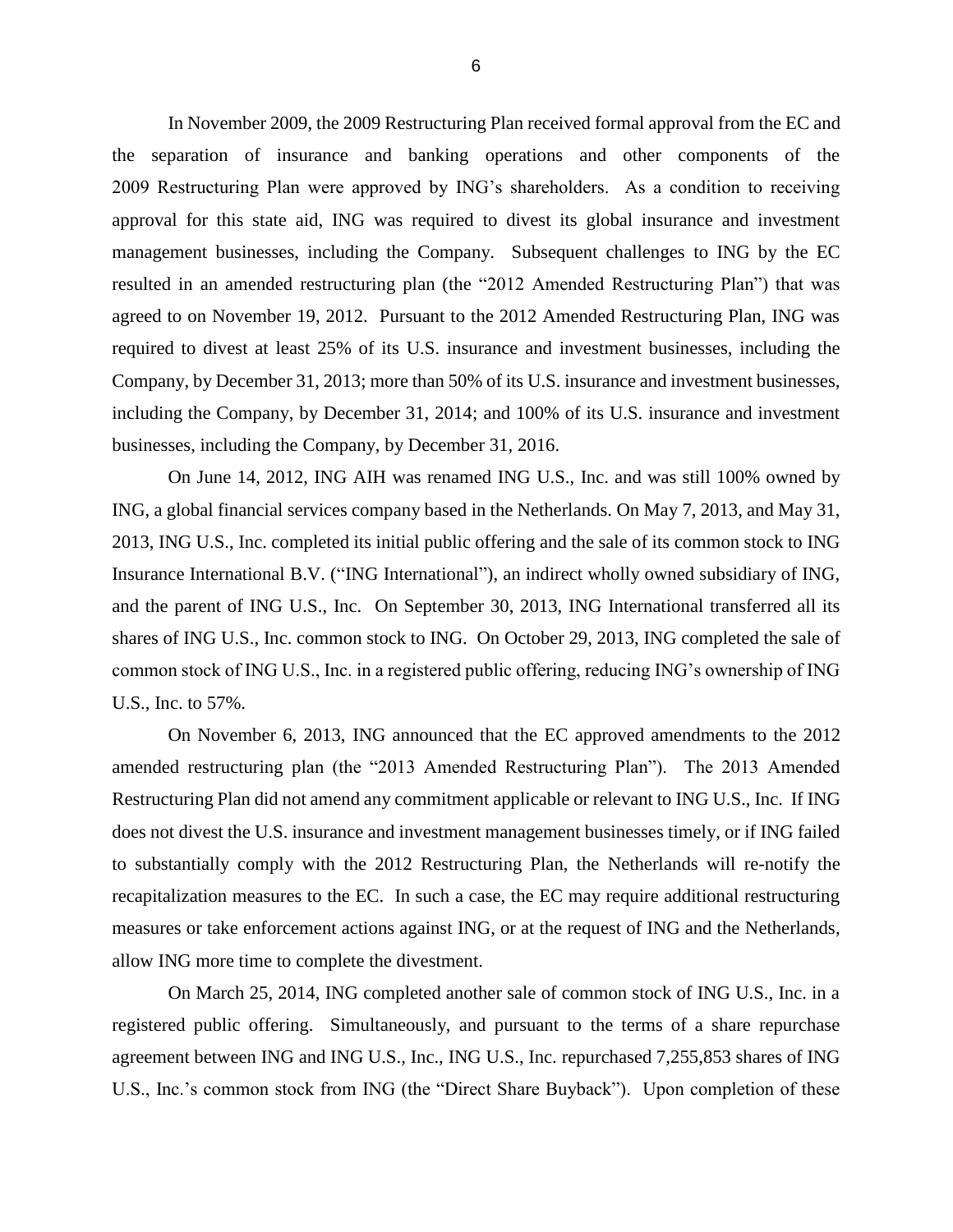<span id="page-9-0"></span> transactions—the stock offering and the Direct Share Buyback—ING's ownership of ING U.S., Inc. was reduced to 43%. The divestment of more than 50% of the U.S. insurance and divestment of over 50% of the shares of common stock of ING U.S., Inc.; the loss of the majority of ING's members on ING U.S., Inc.'s board of directors; and the accounting deconsolidation of investment management businesses, including the Company, is measured in terms of the ING U.S., Inc., in line with the International Financial Reporting Standards.

Effective April 7, 2014, ING U.S., Inc. changed its name to Voya Financial, Inc. ("Voya"), and on September 1, 2014, Lion changed its name to Voya Holdings Inc. ("Voya Holdings").

 On September 8, 2014, November 18, 2014, and March 9, 2015, ING completed the sale registered public offerings. Upon completion of the March 9, 2015, transaction: (i) ING no longer owned shares of Voya's common stock and was no longer an affiliate of, or the ultimate controlling of 22,277,993; 30,030,013, and 32,018,100 shares of Voya's common stock, respectively, in entity of the Company; and (ii) Voya became the ultimate controlling entity of the Company.

 On December 20, 2017, Voya entered into a master transaction agreement (the "MTA") with VA Capital Company LLC ("VA Capital"), a newly formed Delaware limited liability company, and Athene Holding Ltd., a Bermuda limited company, pursuant to which Venerable Holdings, Inc., a wholly owned subsidiary of VA Capital, will acquire all shares of capital stock of Voya Insurance and Annuity Company ("VIAC"), an Iowa domiciled life insurer and an affiliate of the Company; and Directed Services LLC, a broker-dealer affiliate of the Company. In connection with the MTA, Venerable Holdings, Inc. and the other applicants have filed Form A with the Iowa Division of Insurance and is currently under review.

#### B. Holding Company

 The Company is a wholly owned subsidiary of RLIC, a Minnesota domiciled insurance company. RLI is a wholly owned subsidiary of Voya Holdings, a Connecticut holding and management company. Voya Holdings is a wholly owned subsidiary of Voya, a publicly traded corporation.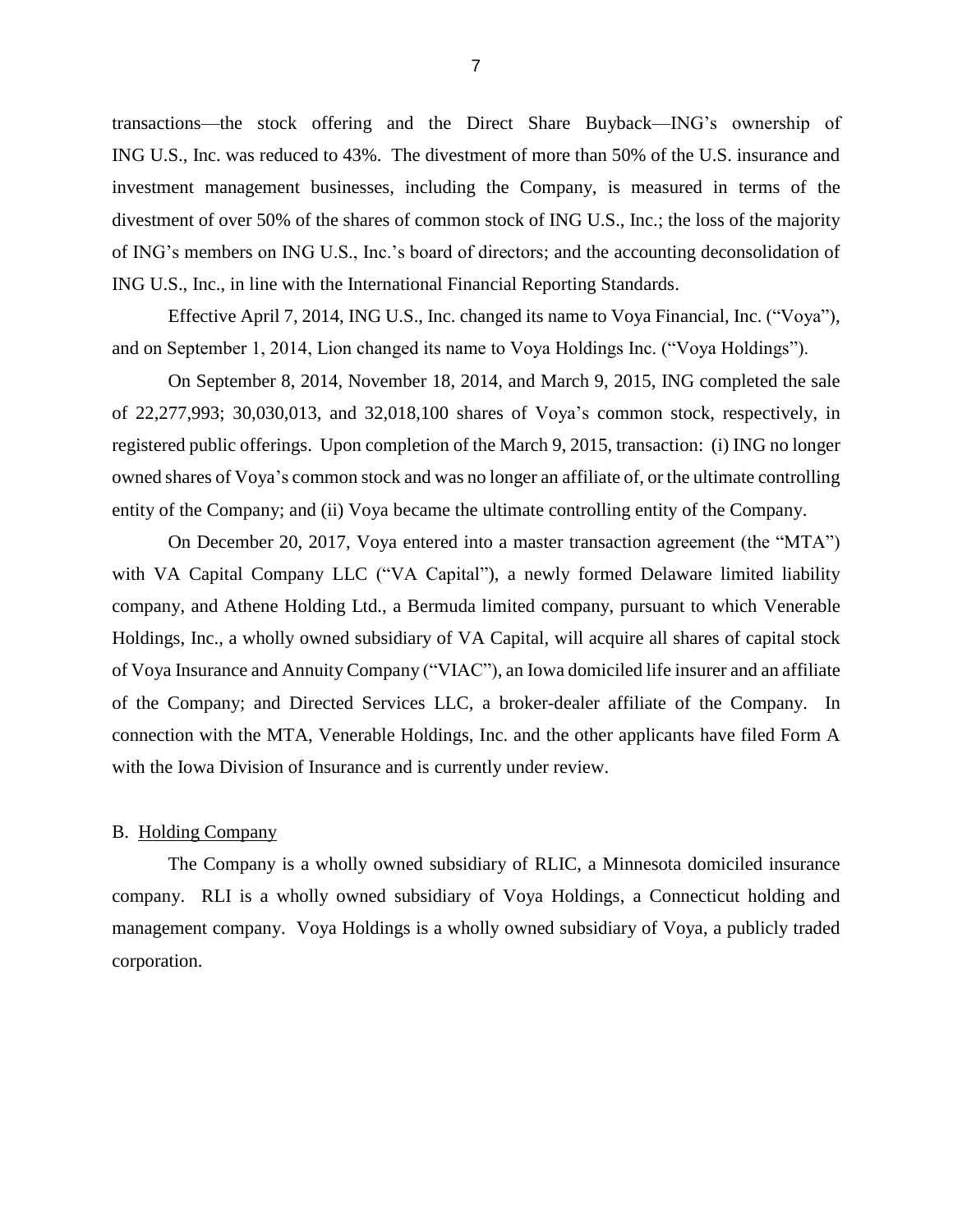### <span id="page-10-0"></span>C. Organizational Chart

 An organization chart reflecting the relationship between the Company and significant entities in its holding company system as of December 31, 2016, follows:

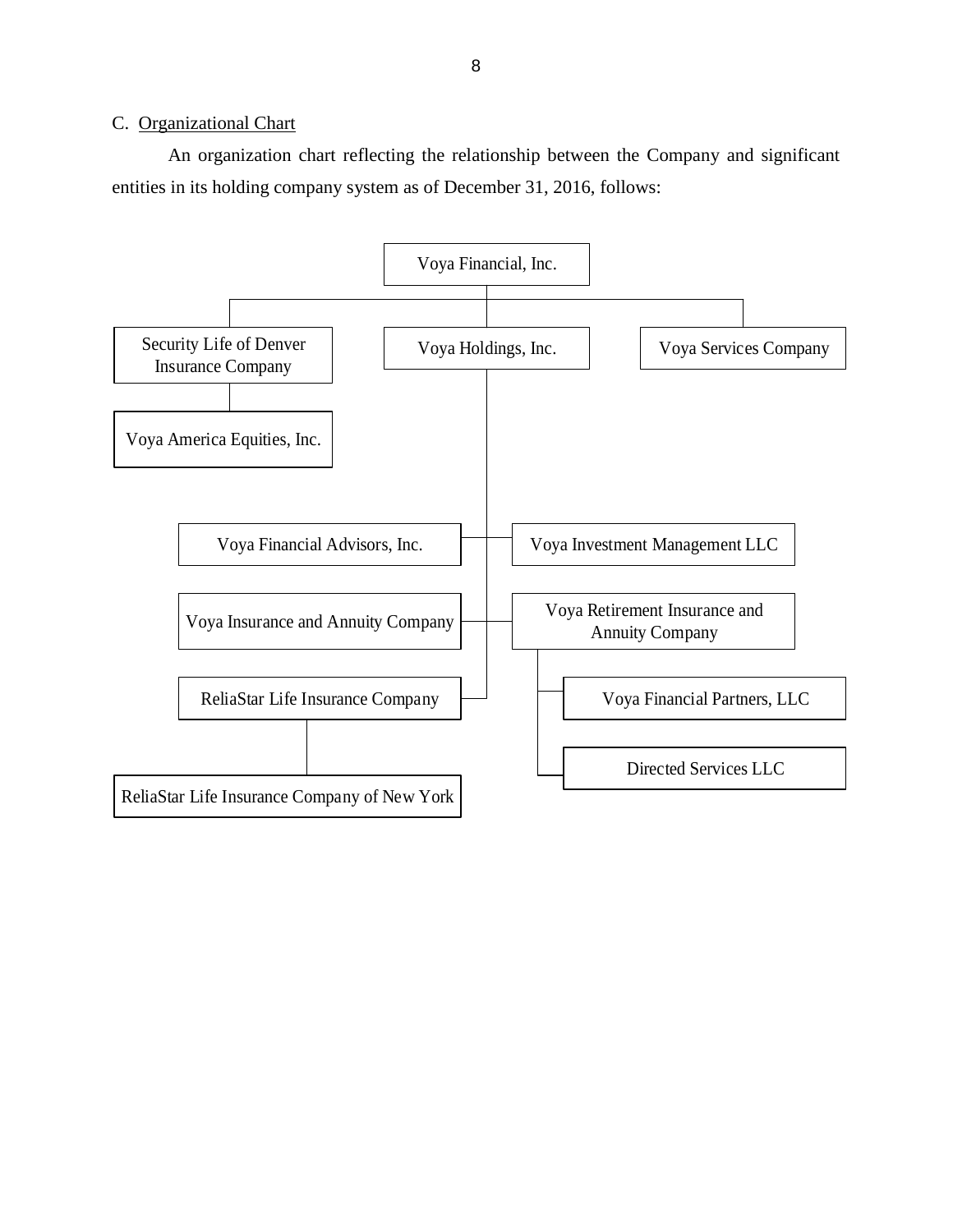## D. Service Agreements

The Company had seven service agreements in effect with affiliates during the examination

period.

| Type of           |            |             |               |                      | Income/            |
|-------------------|------------|-------------|---------------|----------------------|--------------------|
| Agreement         |            |             |               |                      | $(Express)*$ For   |
| and               |            | Provider(s) | Recipient(s)  |                      | Each Year          |
| Department        | Effective  | of          | of            | Specific Service(s)  | of the             |
| File Number       | Date       | Service(s)  | Service(s)    | Covered              | Examination        |
| Master            | 07/27/1993 | Voya        | The Company,  | Mortgage loan        | Fees paid through  |
| Participation and |            | Investment  | and other     | servicing            | the investment     |
| Mortgage Loan     | Amended    | Management  | participants  |                      | advisory agreement |
| Servicing         | 02/08/1994 | <b>LLC</b>  | named therein |                      |                    |
| Agreement         |            |             |               |                      |                    |
|                   | Amended    |             |               |                      |                    |
| File No. 029218   | 10/01/2001 |             |               |                      |                    |
| <b>Services</b>   | 11/08/1996 | The Company | Directed      | Recordkeeping;       | 2013 \$3,372,700   |
| Agreement         |            |             | Services LLC  | disaster recovery    | 2014 \$3,302,799   |
|                   |            |             |               | program, use of      | 2015 \$2,902,472   |
|                   |            |             |               | facilities           | 2016 \$2,486,132   |
|                   |            |             |               | reasonably           |                    |
|                   |            |             |               | necessary to         |                    |
|                   |            |             |               | conduct insurance    |                    |
|                   |            |             |               | operations,          |                    |
|                   |            |             |               | including data       |                    |
|                   |            |             |               | processing           |                    |
|                   |            |             |               | equipment,           |                    |
|                   |            |             |               | business property    |                    |
|                   |            |             |               | (whether owned or    |                    |
|                   |            |             |               | leased), and         |                    |
|                   |            |             |               | communications       |                    |
|                   |            |             |               | equipment            |                    |
| Investment        | 01/01/2001 | Voya        | The Company   | Investment           | 2013 \$(2,331,636) |
| Advisory          |            | Investment  |               | advisory services    | 2014 \$(2,283,559) |
| Agreement         |            | Management  |               | and reinvestment     | 2015 \$(2,283,956) |
| File No. 29217    |            | <b>LLC</b>  |               | management and       | 2016 \$(2,556,633) |
|                   |            |             |               | servicing of assets, |                    |
| Amendment         | Amended    |             |               | including asset      |                    |
| File No. 29217G   | 09/01/2003 |             |               | liability            |                    |
|                   |            |             |               | management, and      |                    |
|                   |            |             |               | administrative,      |                    |
|                   |            |             |               | consulting, and      |                    |
|                   |            |             |               | accounting           |                    |
|                   |            |             |               | services             |                    |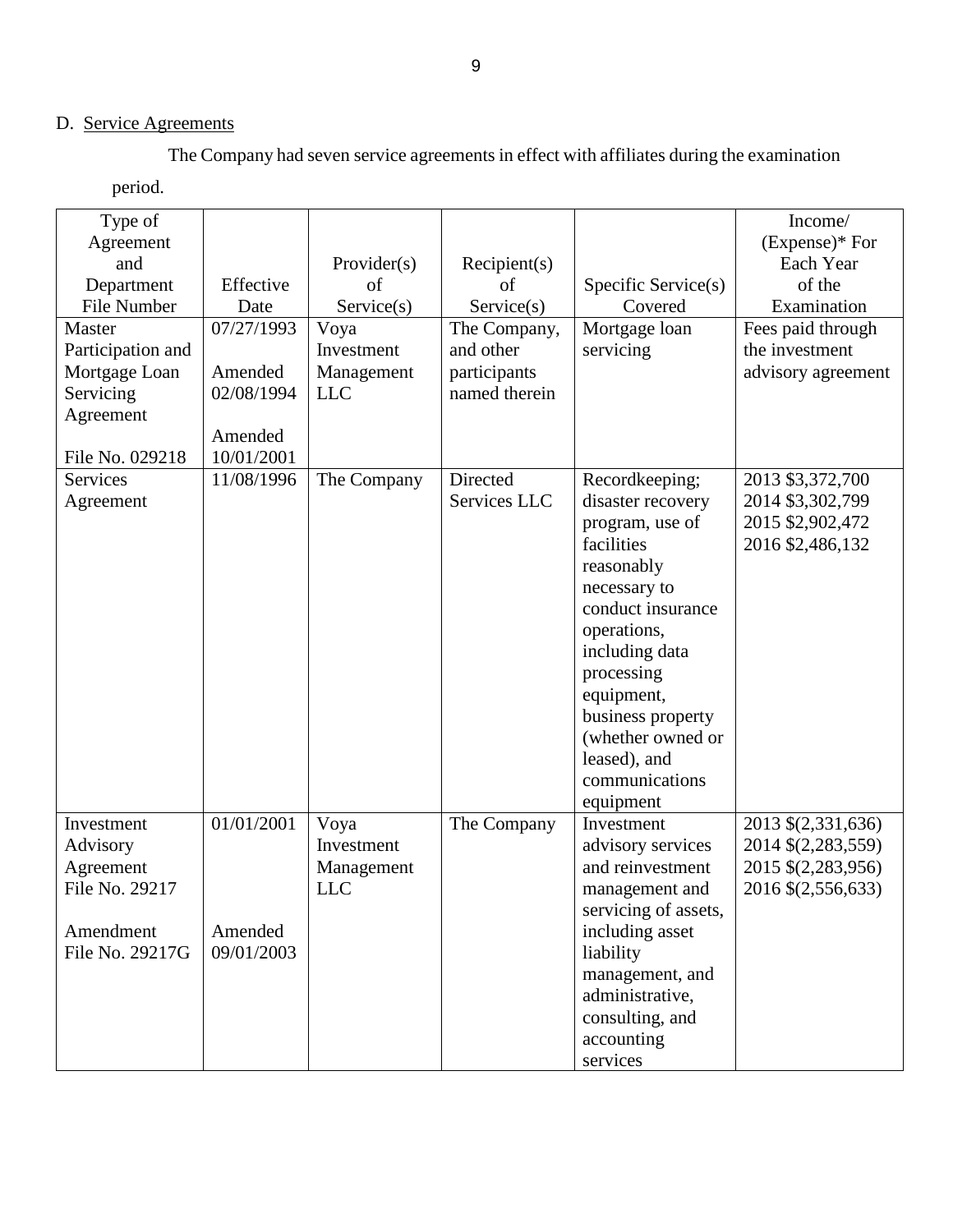| Type of               |            |                    |              |                       | Income/             |
|-----------------------|------------|--------------------|--------------|-----------------------|---------------------|
| Agreement             |            |                    |              |                       | $(Express)*$ For    |
| and                   |            | Provider(s)        | Recipient(s) |                       | Each Year           |
| Department            | Effective  | of                 | of           | Specific Service(s)   | of the              |
| File Number           | Date       | Service(s)         | Service(s)   | Covered               | Examination         |
| Administrative        | 01/01/2003 |                    | The Company  | Underwriting and      |                     |
|                       |            | RLIC, Voya         |              |                       | 2013 \$(34,296,635) |
| Services              |            | Insurance and      |              | new business          | 2014 \$(32,491,827) |
| Agreement             |            | Annuity            |              | processing;           | 2015 \$(38,725,039) |
|                       |            | Company            |              | producer licensing,   | 2016 \$(37,915,643) |
| File No. 29998;       |            | (formerly ING      |              | contracting and       |                     |
|                       |            | <b>USA Annuity</b> |              | compensation;         |                     |
| <b>Amendment File</b> | Amended    | and Life           |              | policyowner and       |                     |
| No. 29998G            | 08/01/2004 | Insurance          |              | claims processing;    |                     |
|                       |            | Company),          |              | actuarial and         |                     |
|                       |            | Voya               |              | financial             |                     |
|                       |            | Retirement         |              | management;           |                     |
|                       |            | Insurance and      |              | information           |                     |
|                       |            | Annuity            |              | technology            |                     |
|                       |            | Company            |              | services; legal, risk |                     |
|                       |            | (formerly ING      |              | management and        |                     |
|                       |            | Life Insurance     |              | compliance;           |                     |
|                       |            | and Annuity        |              | human resource;       |                     |
|                       |            | Company),          |              | marketing and         |                     |
|                       |            | Security Life      |              | sales promotion;      |                     |
|                       |            | of Denver          |              | tax; reinsurance      |                     |
|                       |            | Insurance          |              | management and        |                     |
|                       |            | Company,           |              | administration;       |                     |
|                       |            | Voya Financial     |              | management;           |                     |
|                       |            | Partners, LLC      |              | procurement,          |                     |
|                       |            | (formerly ING      |              | supply, printing,     |                     |
|                       |            | Financial          |              | recordkeeping,        |                     |
|                       |            | Advisors,          |              | filing and mailing,   |                     |
|                       |            | $LLC$ ), and       |              | real estate           |                     |
|                       |            | Voya Services      |              | management;           |                     |
|                       |            | Company            |              | corporate             |                     |
|                       |            | (formerly ING      |              | accounting,           |                     |
|                       |            | North America      |              | finance and           |                     |
|                       |            | Insurance          |              | treasury; pricing,    |                     |
|                       |            | Corporation)       |              | trading,              |                     |
|                       |            |                    |              | performance           |                     |
|                       |            |                    |              | reporting, and        |                     |
|                       |            |                    |              | accounting            |                     |
|                       |            |                    |              | services for          |                     |
|                       |            |                    |              | variable products     |                     |
|                       |            |                    |              |                       |                     |
|                       |            |                    |              |                       |                     |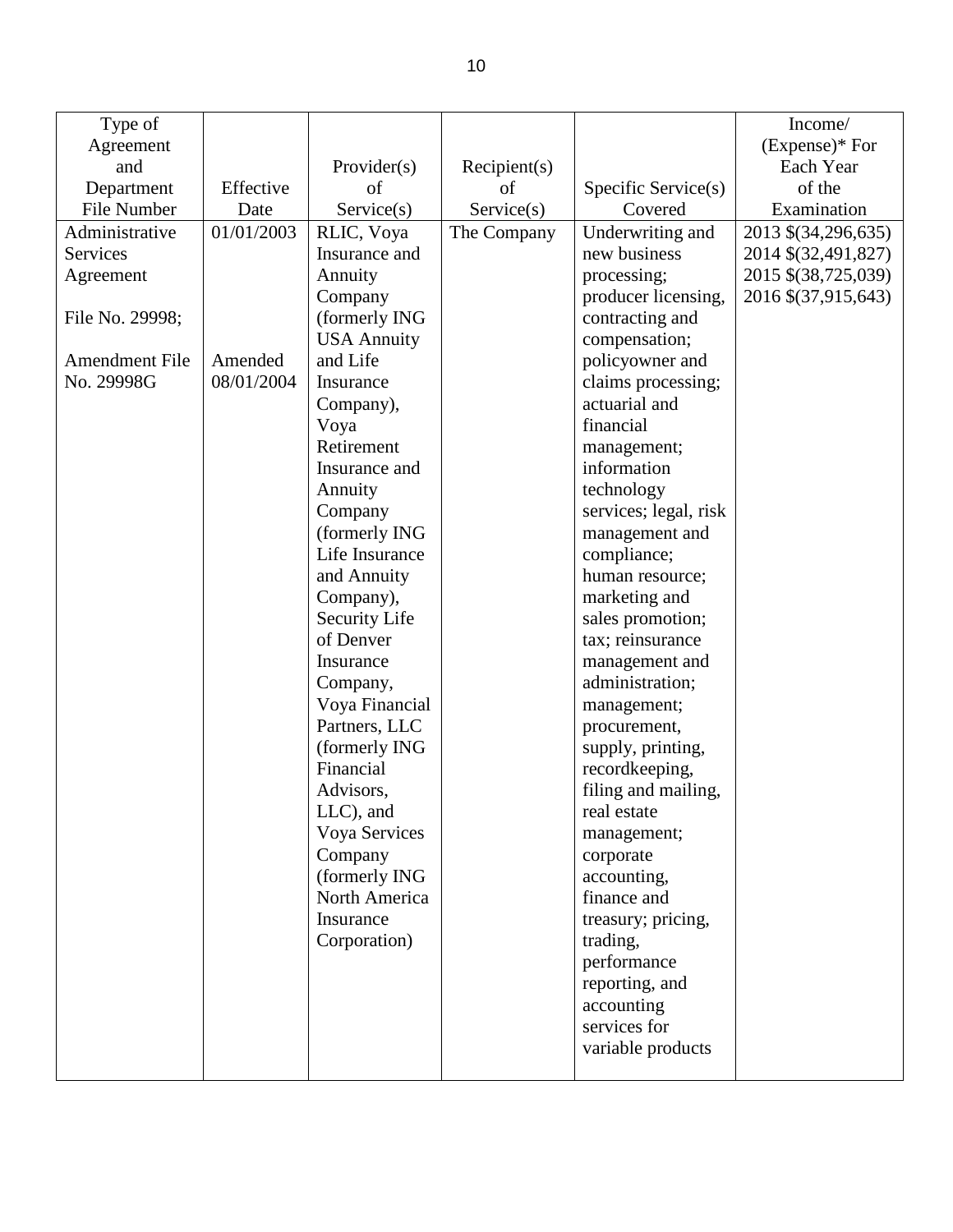| Type of            |            |                       |                 |                     | Income/        |
|--------------------|------------|-----------------------|-----------------|---------------------|----------------|
| Agreement          |            |                       |                 |                     | (Expense)* For |
| and                |            | Provider(s)           | Recipient(s)    |                     | Each Year      |
| Department         | Effective  | of                    | οf              | Specific Service(s) | of the         |
| <b>File Number</b> | Date       | Service(s)            | Service(s)      | Covered             | Examination    |
| Paymaster          | 01/01/2004 | The Company           | Voya Financial  | The Company acts    | 2013 \$8,053   |
| Agreement          |            |                       | Advisors, Inc.  | as a paymaster for  | 2014 \$7,110   |
|                    |            |                       | (formerly ING   | the payment of      | 2015 \$7,401   |
|                    |            |                       | Financial       | compensation        | 2016 \$7,049   |
|                    |            |                       | Partners, Inc.) | payable for sales   |                |
|                    |            |                       |                 | of variable         |                |
|                    |            |                       |                 | products            |                |
| Paymaster          | 07/01/2004 | The Company           | Voya Financial  | The Company acts    | 2013 \$0       |
| Agreement          |            |                       | Partners, LLC   | as a paymaster for  | 2014 \$0       |
|                    |            |                       | (formerly ING   | the payment of      | 2015 \$0       |
|                    |            |                       | Financial       | compensation        | 2016 \$0       |
|                    |            |                       | Advisors, Inc.) | payable for sales   |                |
|                    |            |                       |                 | of variable         |                |
|                    |            |                       |                 | products and        |                |
|                    |            |                       |                 | maintains related   |                |
|                    |            |                       |                 | books and record    |                |
| Paymaster          | 01/01/2006 | RLIC, Voya            | The Company     | RLIC acts as a      | 2013 \$(1,310) |
| Agreement          |            | America               |                 | paymaster for the   | 2014 \$(2,416) |
| File No. 35055     |            | Equities, Inc.        |                 | payment of          | 2015 \$ (537)  |
|                    |            | (formerly ING         |                 | compensation        | 2016 \$ (778)  |
| Amendment          | Amended    | America               |                 | payable for sales   |                |
| File No. 38285     | 12/31/2007 | Equities, Inc.),      |                 | of variable         |                |
|                    |            | and Voya<br>Financial |                 | products            |                |
|                    |            |                       |                 |                     |                |
|                    |            | Advisors, Inc.        |                 |                     |                |
|                    |            | (formerly ING         |                 |                     |                |
|                    |            | Financial             |                 |                     |                |
|                    |            | Partners, Inc.)       |                 |                     |                |

\* Amount of Income or (Expense) Incurred by the Company

 The Company participates in a federal income tax allocation agreement with its parent and affiliates.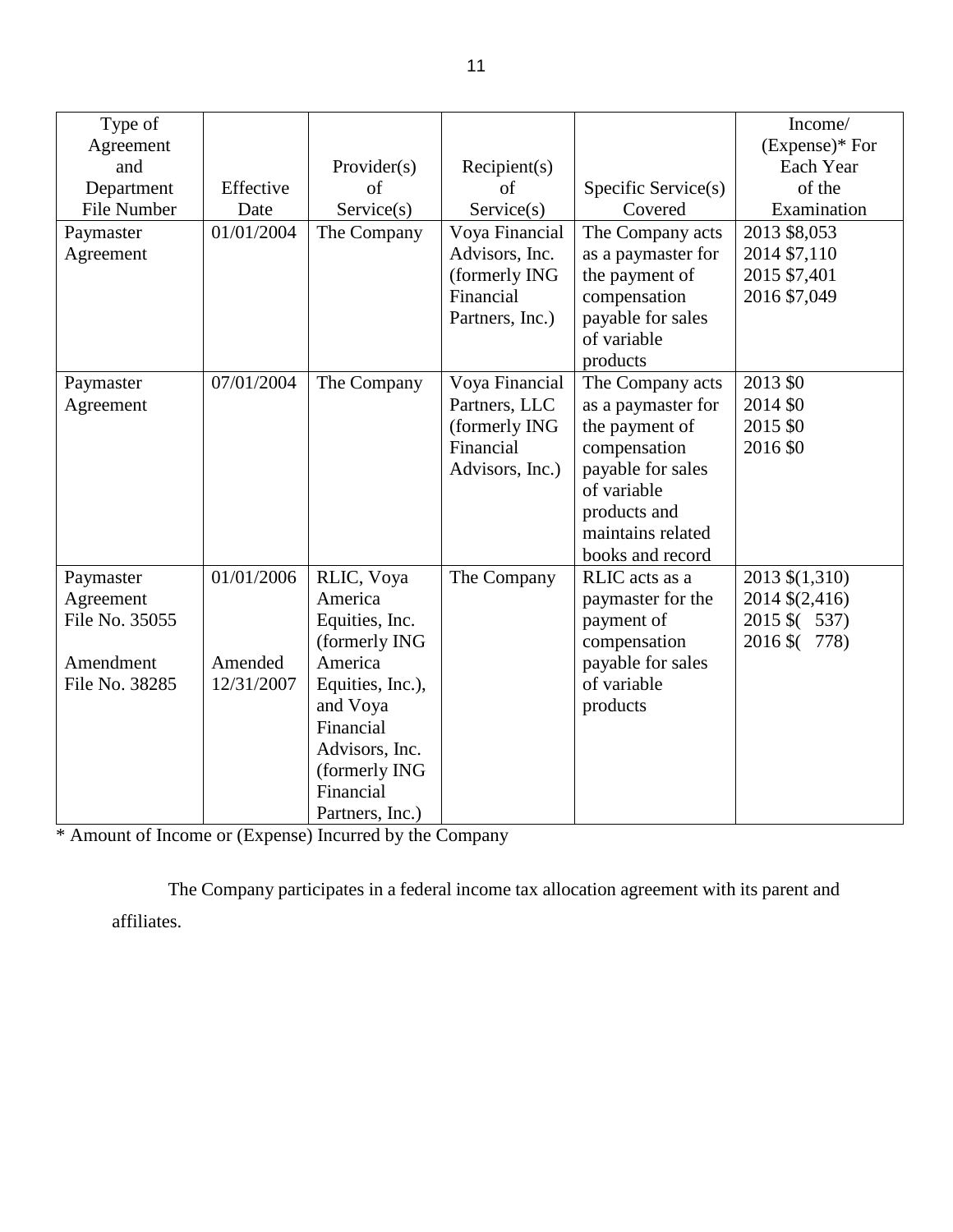### <span id="page-14-0"></span>E. Management

 The Company's by-laws provide that the board of directors shall be comprised of not less than 13 and not more than 22 directors. Directors are elected for a period of one year at the annual meeting of the stockholders held in April of each year. As of December 31, 2016, the board of directors consisted of 13 members. Meetings of the board are held quarterly.

 were as follows: The 13 board members and their principal business affiliation, as of December 31, 2016,

| Name and Residence                       | <b>Principal Business Affiliation</b>                                                                 | <b>Year First</b><br>Elected |
|------------------------------------------|-------------------------------------------------------------------------------------------------------|------------------------------|
| Carolyn M. Johnson<br>West Simsbury, CT. | Chairman, President and Chief Executive Officer<br>ReliaStar Life Insurance Company of New York       | 2016                         |
| C. Landon Cobb, Jr.<br>Greensboro, NC    | Senior Vice President and Chief Accounting Officer<br>ReliaStar Life Insurance Company of New York    | 2015                         |
| Carol V. Coleman*<br>New York, NY        | Partner<br>Coleman & Coleman, LLC                                                                     | 2005                         |
| Richard M. Conley*<br>Plymouth, MN       | <b>Retired Senior Vice President</b><br>ReliaStar Life Insurance Company of New York                  | 1998                         |
| James R. Gelder*<br>Austin, TX           | <b>Retired Executive Vice President</b><br>ING U.S. Financial Services, Inc.                          | 1999                         |
| Robert L. Grubka<br>Glastonbury, CT      | President, Employee Benefits<br>ReliaStar Life Insurance Company of New York                          | 2016                         |
| Michael R. Katz<br>Paoli, PA             | Senior Vice President and Chief Financial Officer<br>ReliaStar Life Insurance Company of New York     | 2016                         |
| James F. Lille<br>Gansevoort, NY         | <b>Retired Managing Director</b><br>Aetna Financial Services, Inc.                                    | 2003                         |
| Gilbert E. Mathis<br>Atlanta, GA         | <b>Head of Insurance Investments</b><br>Voya Financial, Inc.                                          | 2012                         |
| Chetlur S. Ragavan<br>West Windsor, NJ   | <b>Chief Risk Officer</b><br>Voya Financial, Inc.                                                     | 2014                         |
| Chad J. Tope<br>Urbandale, IA            | President, Annuities and Individual Life Distribution<br>ReliaStar Life Insurance Company of New York | 2016                         |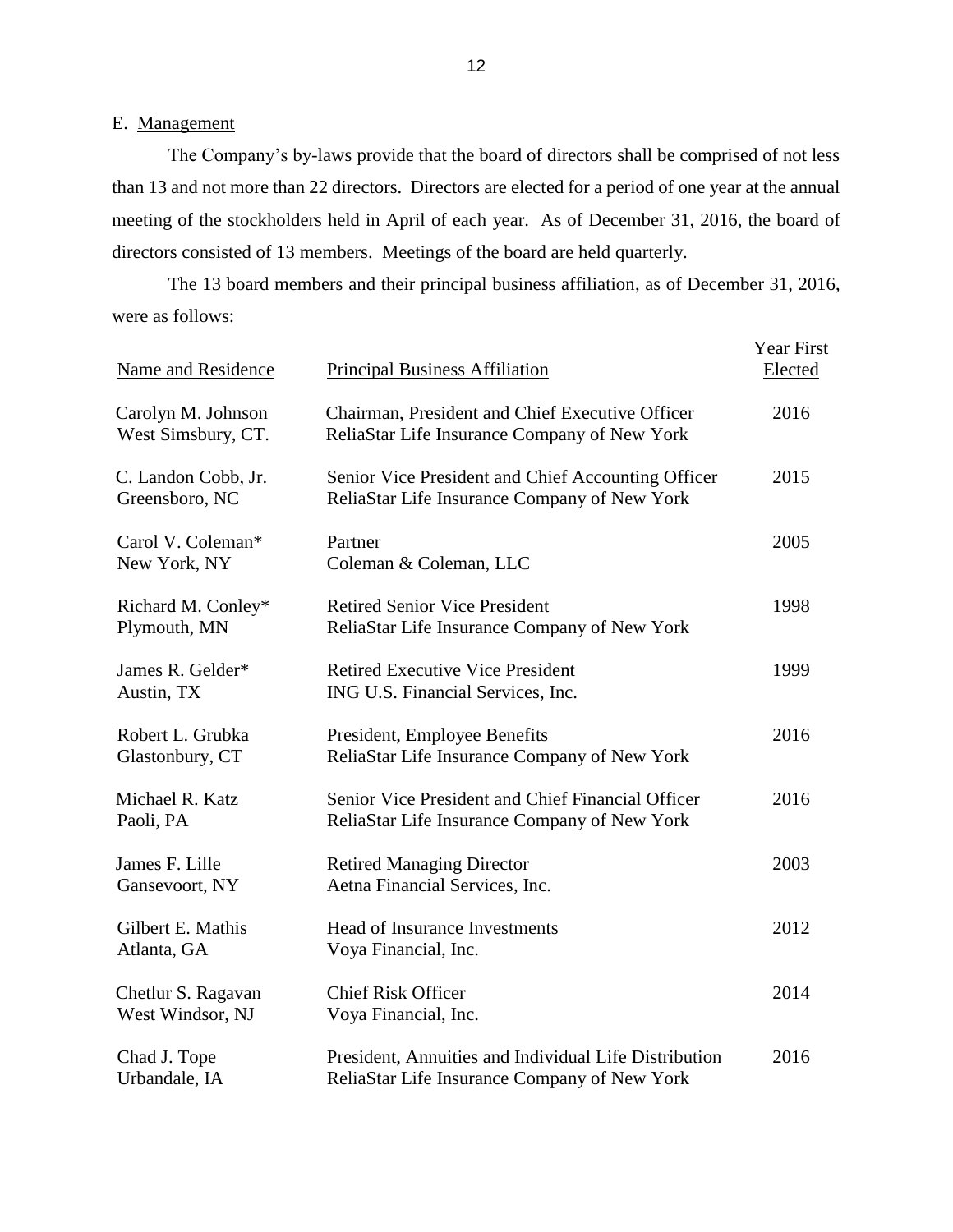| Name and Residence                 | <b>Principal Business Affiliation</b>     | Year First<br>Elected |
|------------------------------------|-------------------------------------------|-----------------------|
| Charles B. Updike*<br>Westport, NY | Partner<br>Schoeman, Updike & Kaufman LLP | 1990                  |
| Ross M. Weale*<br>South Salem, NY  | President<br>Waccabuc Enterprises, Inc.   | 1984                  |

\* Not affiliated with the Company or any other company in the holding company system

On January 17, 2017, Michael J. Pagano replaced Gilbert E. Mathis.

 committees indicated that meetings were well attended and that each director attended a majority The examiner's review of the minutes of the meetings of the board of directors and its of meetings.

 The following is a listing of the principal officers of the Company as of December 31, 2016:

Name Title

| Carolyn M. Johnson   | Chairman, President and Chief Executive Officer   |
|----------------------|---------------------------------------------------|
| David S. Pendergrass | Senior Vice President and Treasurer               |
| Michael R. Katz      | Senior Vice President and Chief Financial Officer |
| David P. Wiland      | Senior Vice President and Appointed Actuary       |
| Chad Eslinger,*      | Vice President and Chief Compliance Officer.      |
| Jennifer M. Ogren    | Secretary                                         |

\* Designated consumer services officer per Section 216.4(c) of 11 NYCRR 216 (Insurance Regulation 64)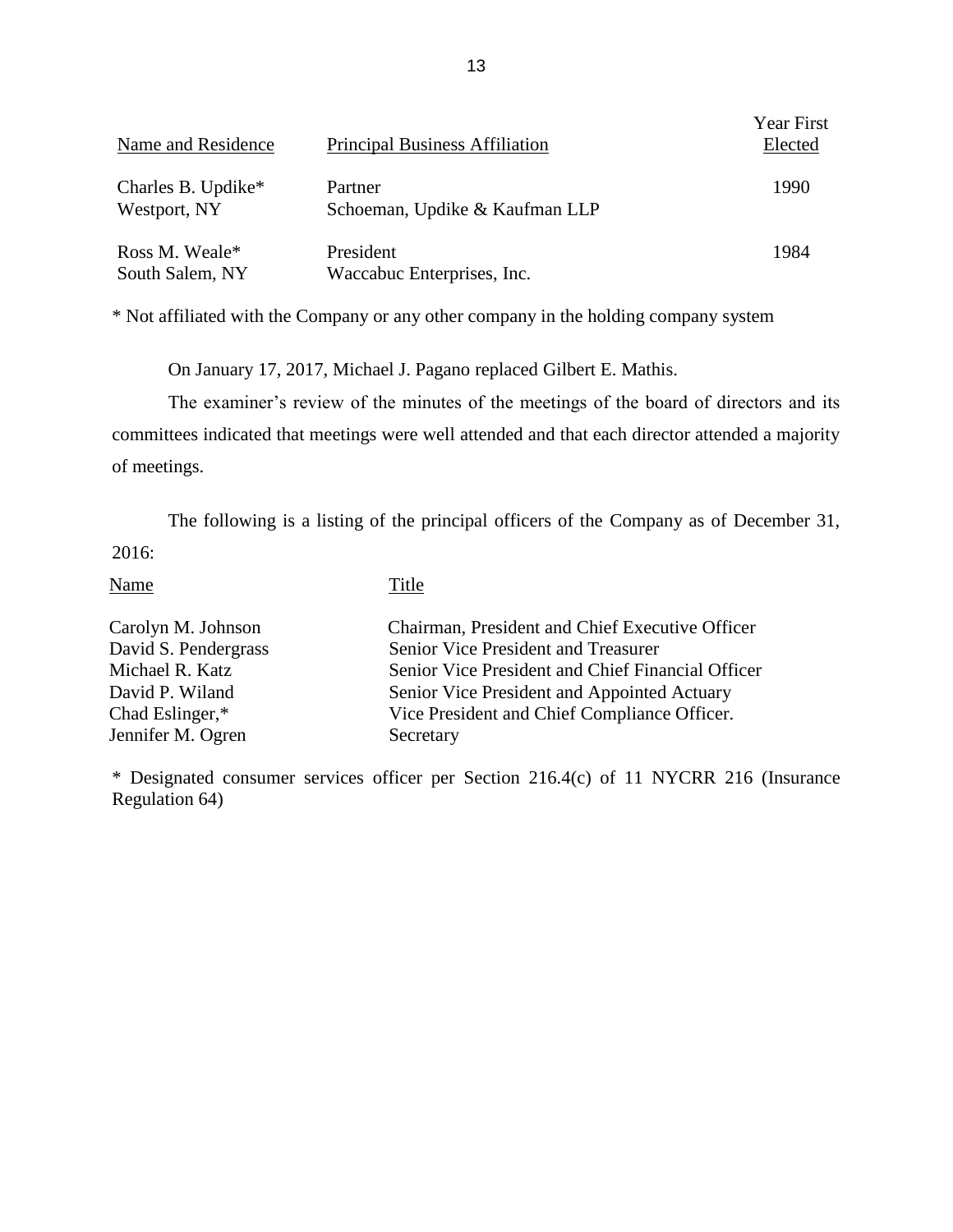<span id="page-16-0"></span> The Company is authorized to write life insurance, annuities and accident and health insurance as defined in paragraphs 1, 2 and 3 of Section 1113(a) of the New York Insurance Law.

 The Company is licensed to transact business in all states and the District of Columbia. In 2016, 69.8% of life premiums, 88.8% of annuity considerations, and 48.4% of accident and health premiums were received from New York.

#### A. Statutory and Special Deposits

 State of New York, its domiciliary state, for the benefit of all policyholders, claimants and creditors of the Company. Schedule E of the 2016 filed annual statement reported \$1,795,957 as being held by the states of Arkansas, Georgia, Massachusetts, New Mexico, North Carolina. An additional As of December 31, 2016, the Company had \$1,506,055 (par value) on deposit with the special deposit of \$2,087,384 was also being held by the Cayman Islands.

#### B. Direct Operations

 The Company principally provides life insurance and related financial services products, Company's individual life insurance products include term, universal life and second-to-die universal life; fixed annuities include a deferred fixed annuity; group life insurance products include term life, whole life, and universal life products; and group accident and health insurance include medical stop loss, short-term disability income coverage, and specific disease insurance products. Effective December 31, 2016, the Company stopped offering individual term life including individual life, fixed annuities, group life, and group accident and health products. The insurance.

 The Company's individual life insurance products are distributed through independent life and accident and health insurance products are distributed through general agents, national and general agents and independent managing directors; fixed annuities are distributed through banks, broker-dealers, and independent producers, including national marketing organizations; and group regional brokers, and benefit consultants, primarily to employers and their employees through payroll deduction.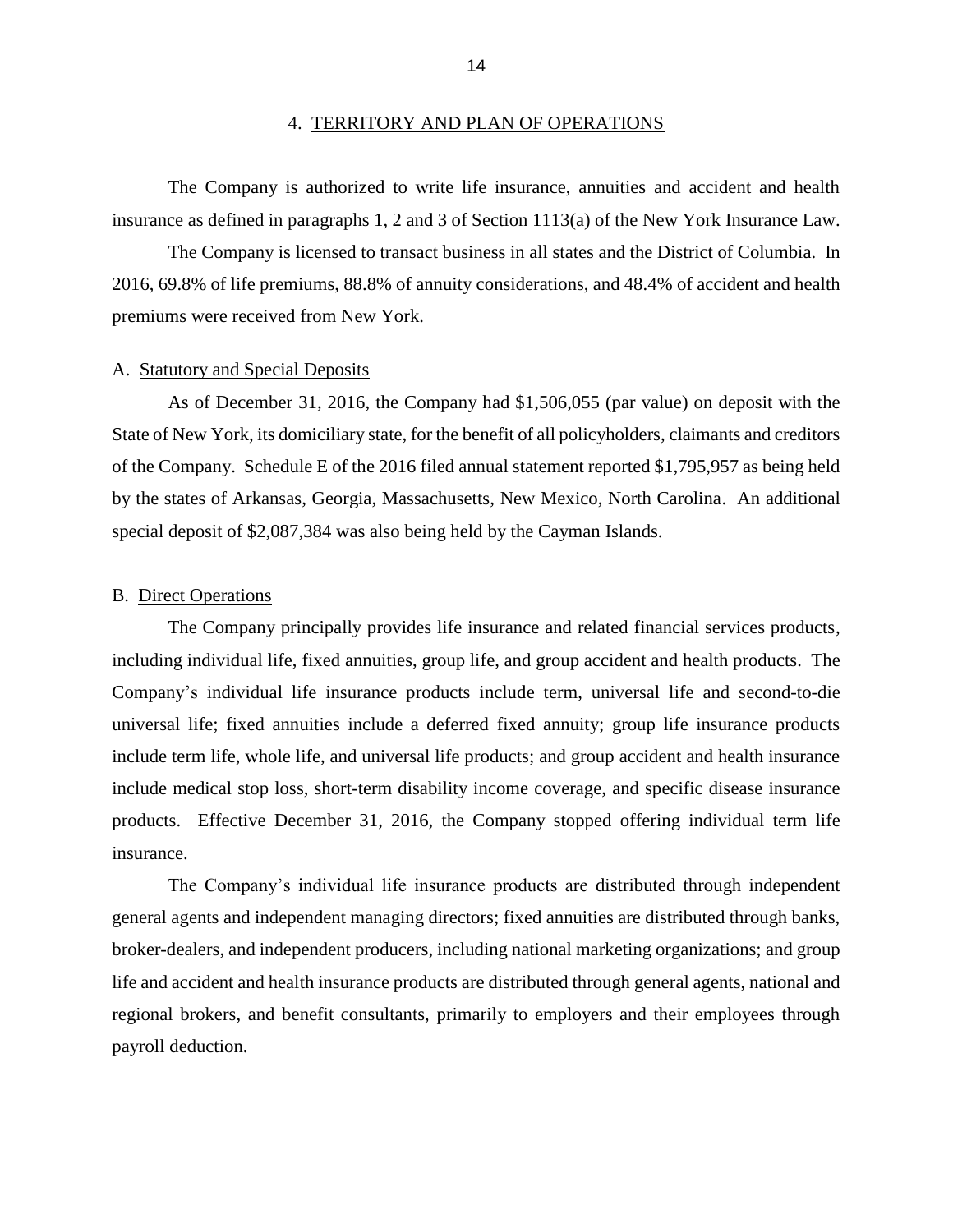#### <span id="page-17-0"></span>C. Reinsurance

 As of December 31, 2016, the Company had reinsurance treaties in effect with 44 business is reinsured on a coinsurance, modified-coinsurance, and yearly renewable term basis. companies, of which 34 were authorized or accredited. The Company's life and accident and health Reinsurance is provided on an automatic and facultative basis.

 The maximum retention limit for individual life contracts is \$300,000. The total face amount of life insurance ceded as of December 31, 2016, was \$50,742,632, which represents 80.4% of the total face amount of life insurance in force. Reserve credit taken for reinsurance ceded to and reinsurance recoverables from unauthorized companies, totaling \$8,735,183, was supported by letters of credit and miscellaneous credit balances.

The Company did not assume any life insurance as of December 31, 2016.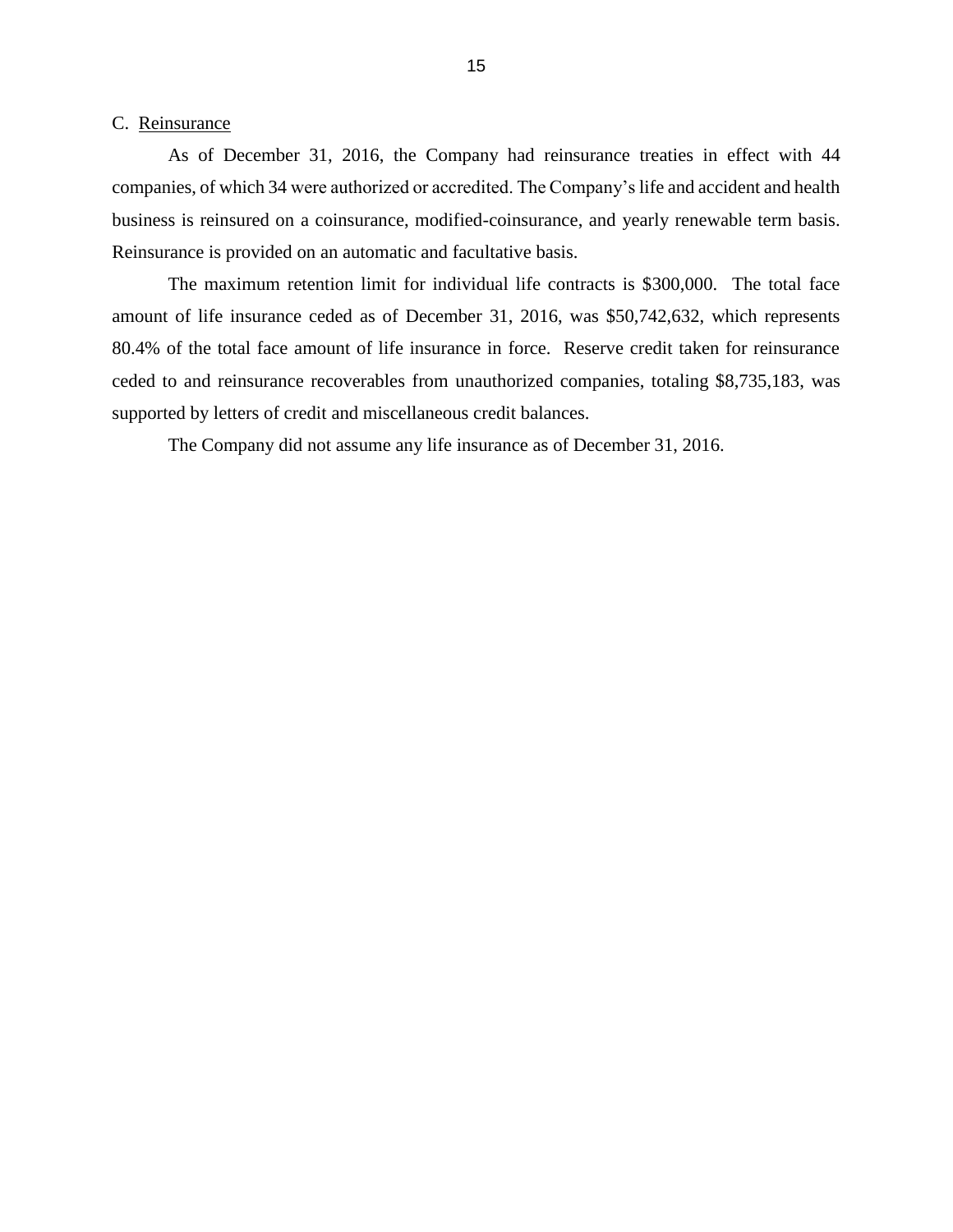#### 5. SIGNIFICANT OPERATING RESULTS

 during the period under examination as extracted from its filed annual statements. Failure of items Indicated below is significant information concerning the operations of the Company to add to the totals shown in any table in this report is due to rounding.

 The following table indicates the Company's financial growth (decline) during the period under review:

|                                                                                       | December 31,<br>2012     | December 31,<br>2016     | (Decrease)                   |
|---------------------------------------------------------------------------------------|--------------------------|--------------------------|------------------------------|
| Admitted assets                                                                       | \$3,232,374,805          | \$2,978,004,215          | \$(254,370,590)              |
| Liabilities                                                                           | \$2,891,756,805          | \$2,664,750,892          | \$(227,005,913)              |
| Common capital stock                                                                  | \$<br>2,755,726          | \$<br>2,755,726          | \$<br>$\Omega$               |
| Gross paid in and contributed surplus                                                 | 228,881,164              | 228,881,164              | 0                            |
| Deferral of gain on reinsurance of<br>existing business<br>Unassigned funds (surplus) | 73,341,861<br>35,639,249 | 61,801,836<br>19,814,597 | (11,540,025)<br>(15,824,652) |
| Total capital and surplus                                                             | 340,618,000<br>\$        | \$ 313,253,323           | \$(27,364,677)               |
| Total liabilities, capital and surplus                                                | \$3,232,374,805          | \$2,978,004,215          | $$$ (254,370,590)            |

The Company's invested assets as of December 31, 2016, exclusive of separate accounts, were mainly comprised of bonds (78.1%), mortgage loans (8.1%), and policy loans (4.8%).

 The majority (95.9%) of the Company's bond portfolio, as of December 31, 2016, was comprised of investment grade obligations.

 primarily due to the divestment of the Closed Block Variable Annuity ("CBVA") segment of The decrease in assets, liabilities, and capital and surplus during the examination period is separate accounts, which was driven by customer's redemption of the variable annuity products. Separate account annuities are no longer marketed by the Company.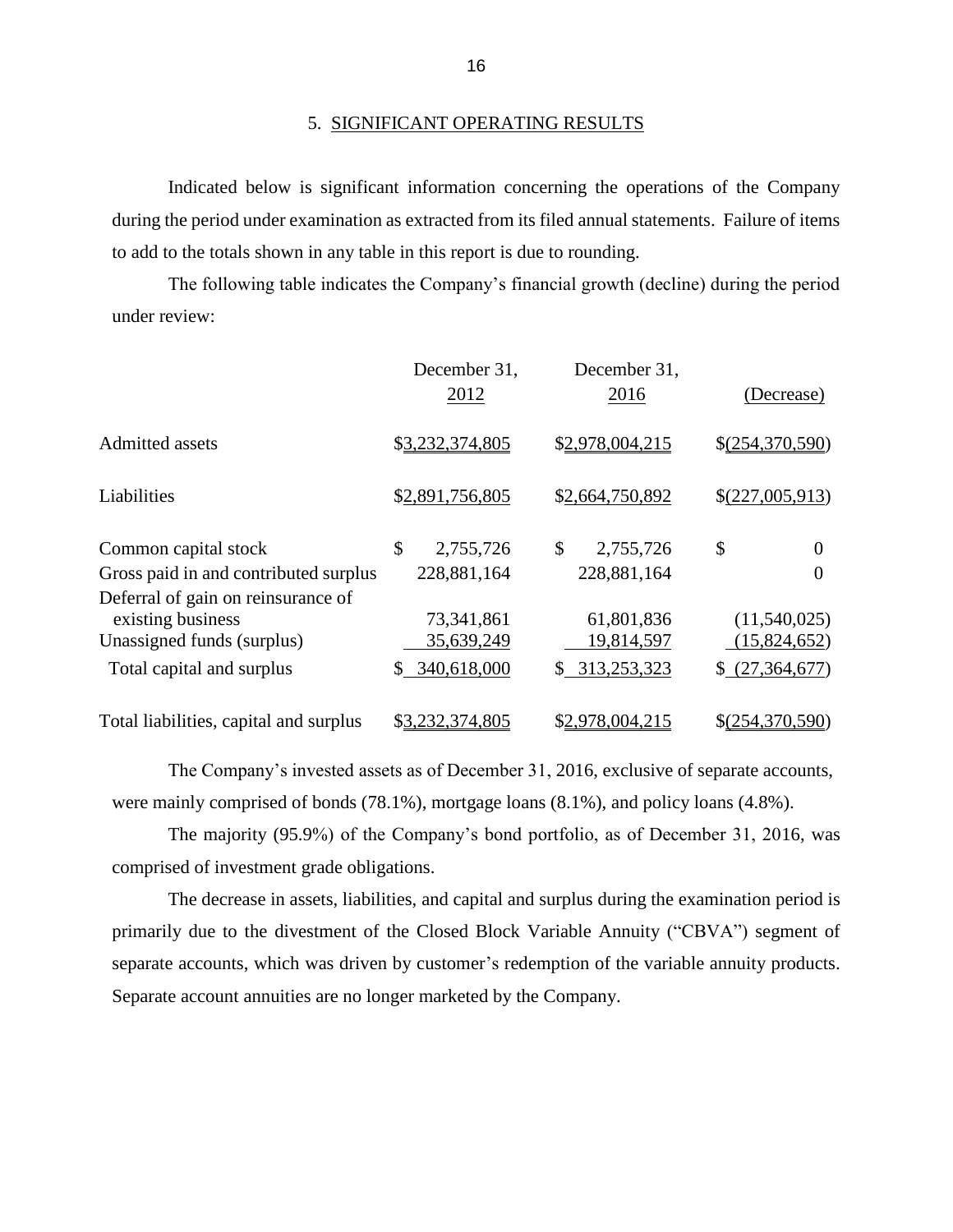The following indicates, for each year listed below, the amount of life insurance issued and in force by type (in thousands of dollars):

| Group Life                 |  |
|----------------------------|--|
|                            |  |
| In Force                   |  |
|                            |  |
| \$3,350,679<br>\$156,196   |  |
| \$2,715,202<br>\$6,030,590 |  |
| 239,908<br>\$6,280,601     |  |
| \$1,357,835<br>\$7,615,610 |  |
| <b>Increases</b>           |  |

 statutory capital usage. Effective December 31, 2016, the Company suspended sales of individual In 2013, the Company began reducing sales of its individual term life insurance to control term life insurance products.

 The fluctuations in group life issues is directly related to the number and size of the product sales during each year.

 The following has been extracted from the Exhibits of Annuities in the filed annual statements for each year under review:

|                                   | <b>Ordinary Annuities</b> |         |         |        |
|-----------------------------------|---------------------------|---------|---------|--------|
|                                   | 2013                      | 2014    | 2015    | 2016   |
|                                   |                           |         |         |        |
| Outstanding, end of previous year | 16,542                    | 15,183  | 13,946  | 12,685 |
| Issued during the year            | 83                        | 72      | 75      | 65     |
| Other net changes during the year | (1,442)                   | (1,309) | (1,336) | ,173)  |
|                                   |                           |         |         |        |
| Outstanding, end of current year  | 5.183                     | 13 946  | .685    |        |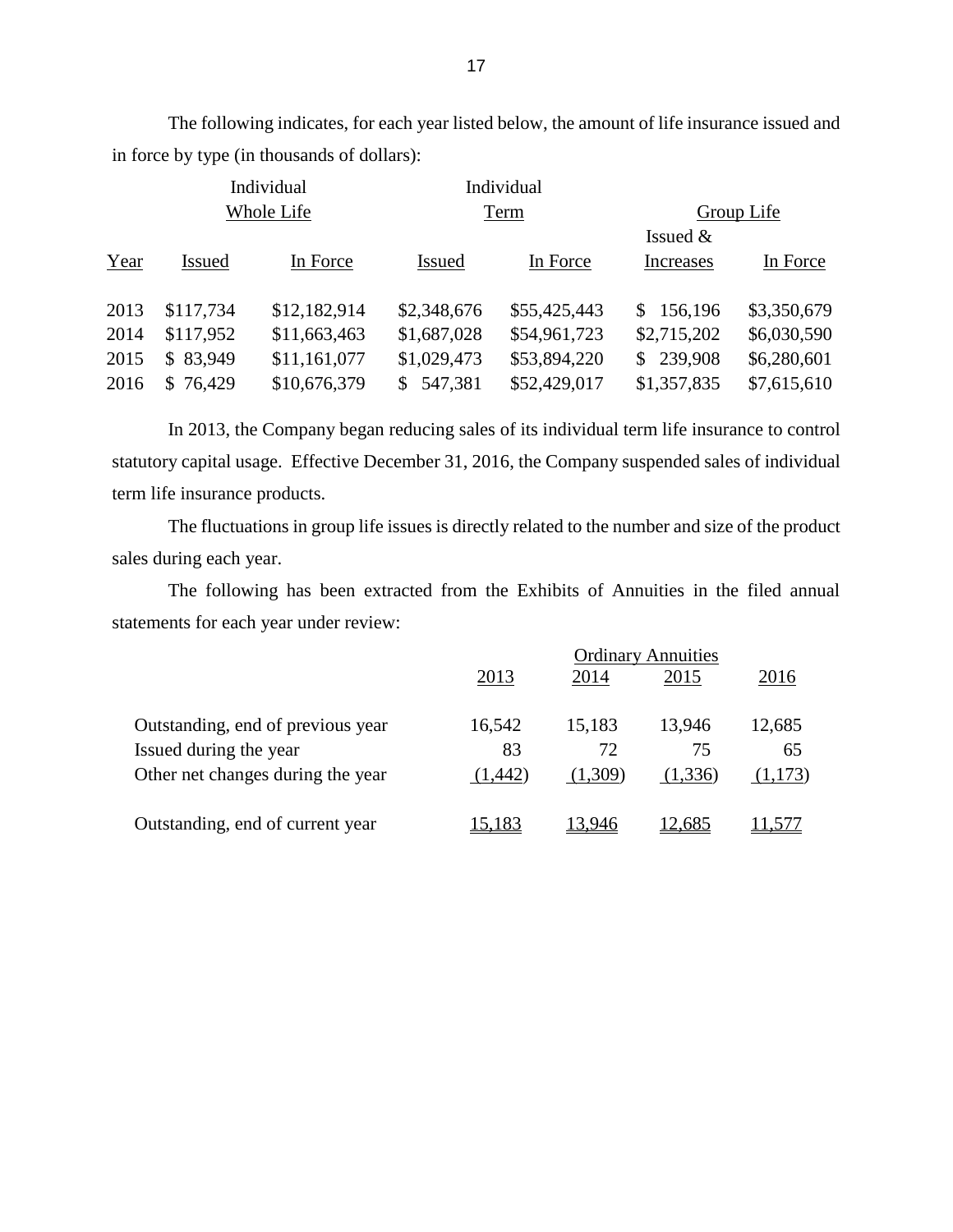The following has been extracted from the Exhibits of Accident and Health Insurance in the filed annual statements for each year under review:

|                                   | Ordinary |          |           |           |
|-----------------------------------|----------|----------|-----------|-----------|
|                                   | 2013     | 2014     | 2015      | 2016      |
| Outstanding, end of previous year | 8,786    | 8,104    | 7,284     | 6,956     |
| Issued during the year            | 373      | 375      | 723       | 327       |
| Other net changes during the year | (1,055)  | (1,195)  | (1,051)   | (1,044)   |
| Outstanding, end of current year  | 8,104    | 7,284    | 6,956     | 6,239     |
|                                   |          |          | Group     |           |
|                                   | 2013     | 2014     | 2015      | 2016      |
| Outstanding, end of previous year | 79,097   | 100,353  | 105,744   | 124,206   |
| Issued during the year            | 44,473   | 18,703   | 37,935    | 31,378    |
| Other net changes during the year | (23,217) | (13,312) | (19, 473) | (28, 221) |
| Outstanding, end of current year  | 100,353  | 105,744  | 124,206   | 27,363    |

 The following has been extracted from the Exhibit of Dividend Accumulations in the filed annual statements for each year under review:

|                                   | Dividend Accumulations |       |          |       |
|-----------------------------------|------------------------|-------|----------|-------|
|                                   | 2013                   | 2014  | 2015     | 2016  |
| Outstanding, end of previous year | 1,278                  | 1,220 | 1,178    | 1,104 |
| Issued during the year            | $\Omega$               |       | $\theta$ |       |
| Other net changes during the year | (58)                   | (43)  | (74)     | (80)  |
| Outstanding, end of current year  |                        | 178   | 04       |       |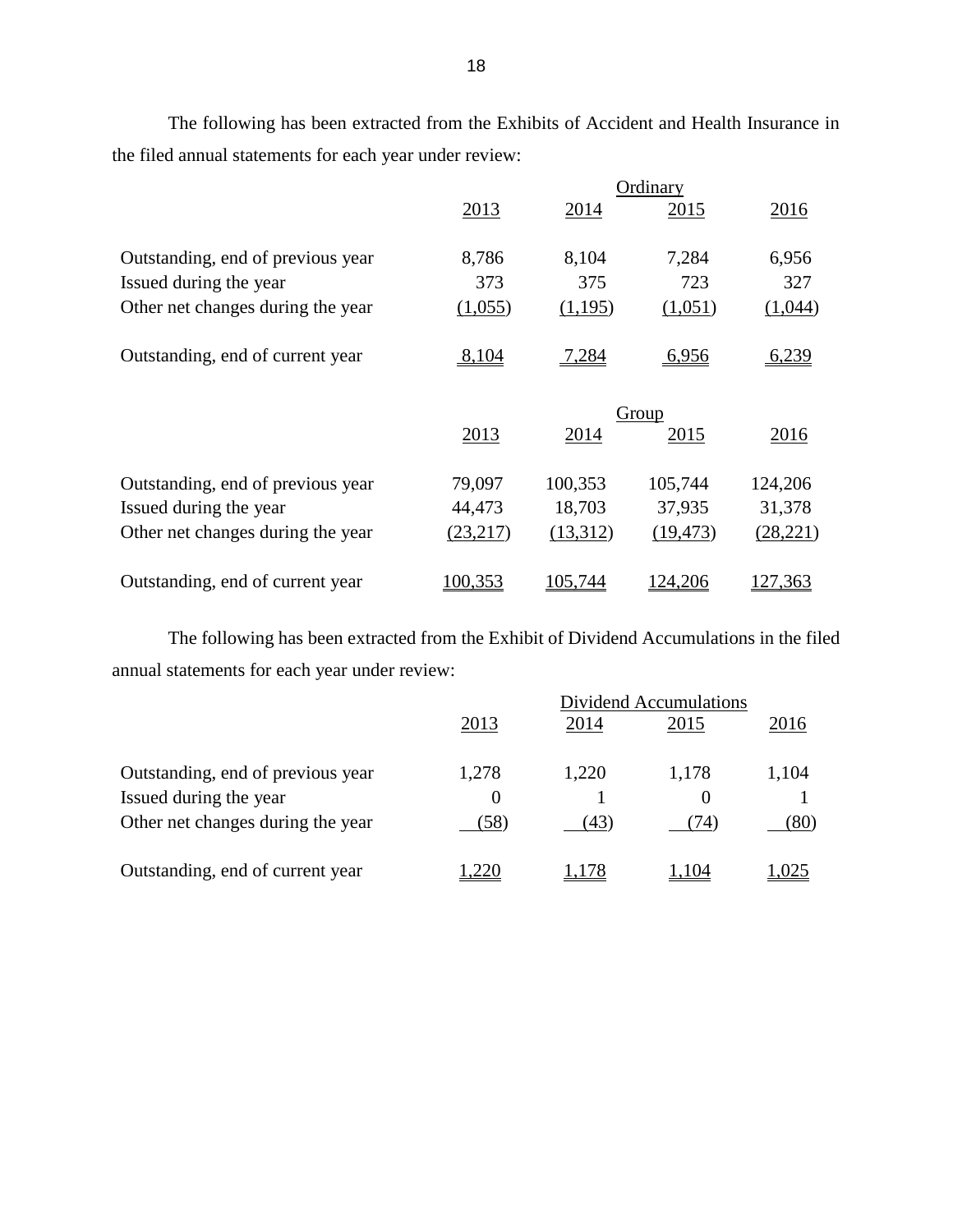The following is the net gain (loss) from operations by line of business after federal income taxes but before realized capital gains (losses) reported for each year under examination in the Company's filed annual statements:

|                           | 2013         | 2014             | 2015           | 2016           |
|---------------------------|--------------|------------------|----------------|----------------|
| Ordinary:                 |              |                  |                |                |
| Life insurance            | \$6,879,663  | \$14,279,557     | \$2,861,481    | \$ (5,931,556) |
| Individual annuities      | 24,202,660   | (39,839,724)     | 11,450,287     | 15,514,188     |
| Supplementary contracts   | 958,300      | 1,327,110        | 605,413        | (1,674,655)    |
| Total ordinary            | \$32,040,623 | \$(24,233,057)   | \$14,917,181   | \$7,907,977    |
| Group:                    |              |                  |                |                |
| Life                      | \$10,687,886 | \$ (8,703,534)   | \$ (3,749,199) | \$14,646,908   |
| Annuities                 | (303, 496)   | (489, 333)       | (340,964)      | (253, 671)     |
| Total group               | \$10,384,390 | \$ (9,192,867)   | \$ (4,090,163) | \$14,393,237   |
| Accident and health:      |              |                  |                |                |
| Group                     | \$8,664,430  | \$4,106,705      | \$6,605,701    | (1,003,219)    |
| Other                     | (1,805,392)  | (4,450,518)      | 152,075        | (646, 863)     |
| Total accident and health | \$6,859,038  | \$<br>(343, 813) | \$6,757,776    | \$(1,650,082)  |
| All other lines           | \$4,950,539  | \$9,419,785      | \$ 5,260,852   | \$4,611,922    |
| Total                     | \$54,234,590 | \$(24,349,952)   | \$22,845,646   | \$25,263,054   |

 The increase in ordinary life insurance in 2014, compared with 2013, was due to the favorable change in 11 NYCRR 98 (Insurance Regulation 147) reserves for individual term life insurance whole life insurance experience. The decrease in ordinary life insurance in 2015, unfavorable mortality during the year; and the decrease in 2016 was primarily due to an increase of \$39 million in cash flow testing reserves, offset by Insurance Regulation 147 reserves decrease compared with 2014, was due to an increase of \$8 million in death benefits attributed to in the amount of \$35 million.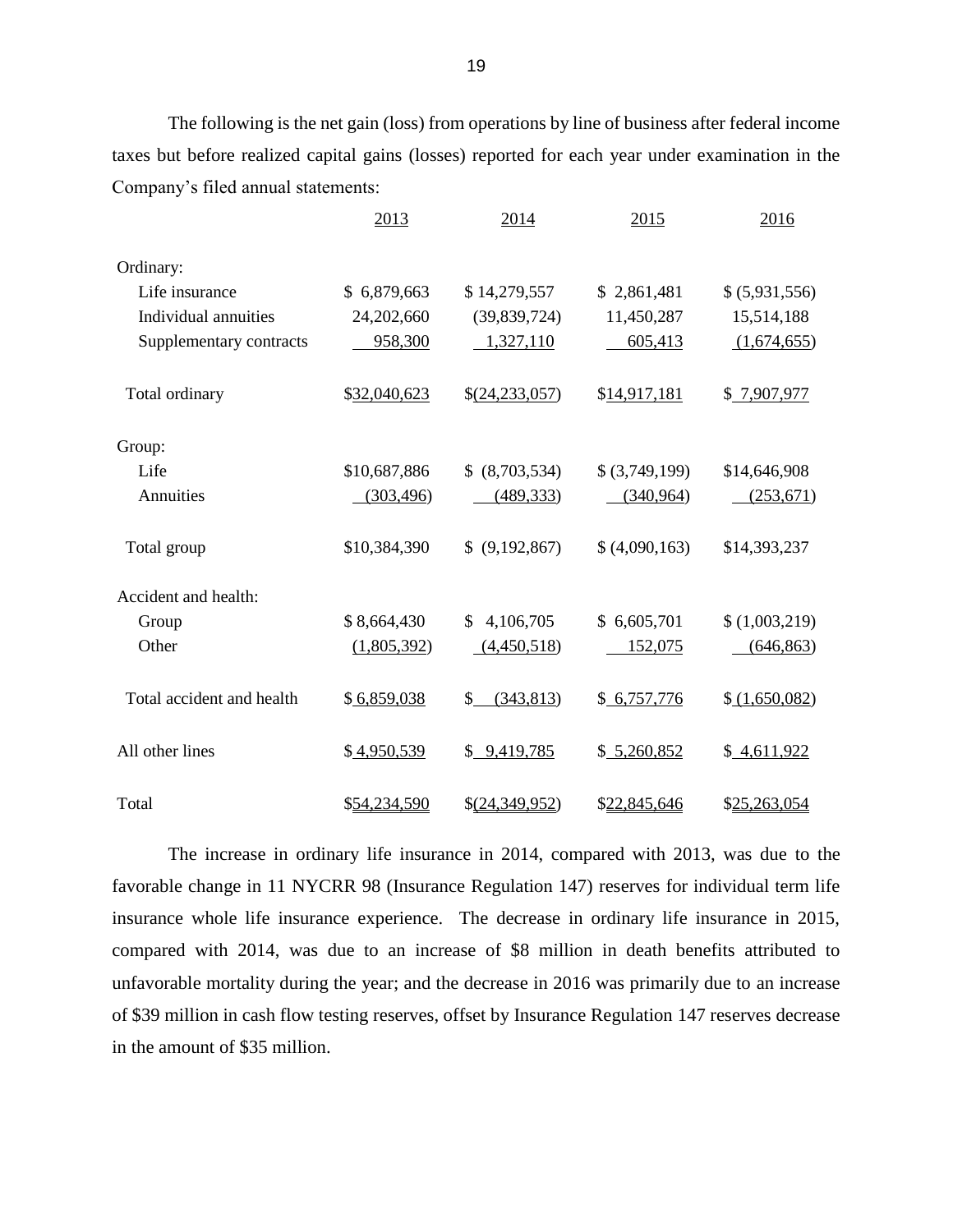increase of \$35 million in cash flow testing reserves, an increase of \$24 million guaranteed benefits reserves, and an increase of \$10 in annuity reserves driven by a decrease in surrender benefits and The decrease in individual annuities in 2014, compared with 2013, was primarily due to an partially offset by a decrease of \$2 million in payout reserves.

 due to sales volume, and the unfavorable medical stop loss experience during the year. The increase in group life in 2015, compared with 2014, was primarily due to the growth in the medical stop loss business driven by increased sales and favorable experience during the year. The increase in 2016 was due to Insurance Regulation 147 reserves in the amount of \$35 million, partially offset by an increase of \$10 million in cash flow testing reserves and an unfavorable medical stop loss The decrease in group life in 2014, compared with 2013, was due to the unfavorable change in Insurance Regulation 147 reserves for group term life insurance, the additional reserves required insurance experience during the year in the amount of \$8 million.

 favorable medical stop loss insurance experience in 2013 that did not materialize in 2014. The decrease in 2016 was due to the reclassification of the medical stop loss's claims reserve balances and the increased medical stop loss and disability income benefits driven by the favorable The decrease in group accident and health in 2014, compared with 2013, was due a experience in prior years that did not reoccur in 2016.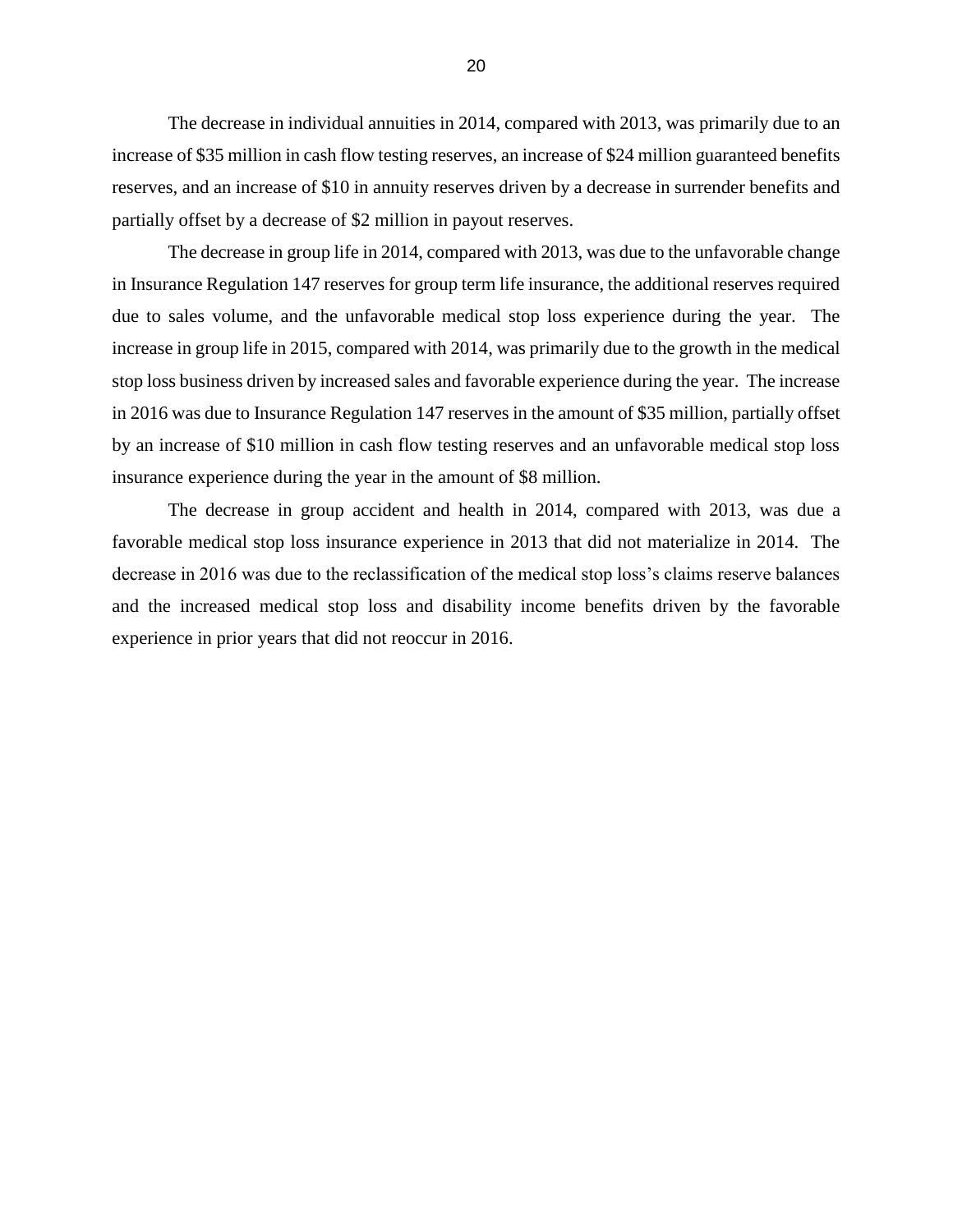#### 6. FINANCIAL STATEMENTS

<span id="page-23-0"></span> The following statements show the assets, liabilities, capital and surplus as of December 31, 2016, as contained in the Company's 2016 filed annual statement, a condensed review. The examiner's review of a sample of transactions did not reveal any differences which summary of operations and a reconciliation of the capital and surplus account for each year under materially affected the Company's financial condition as presented in its financial statements contained in the December 31, 2016, filed annual statement.

#### A. Independent Accountants

 The firm of Ernst & Young LLP was retained by the Company to audit the Company's combined statutory-basis statements of financial position as of December 31 of each year in the examination period, and the related statutory-basis statements of operations, capital and surplus, and cash flows for the years then ended.

 Ernst & Young LLP concluded that the statutory financial statements presented fairly, in all material respects, the financial position of the Company at the respective audit dates. Balances reported in these audited financial statements were reconciled to the corresponding years' annual statements with no discrepancies noted.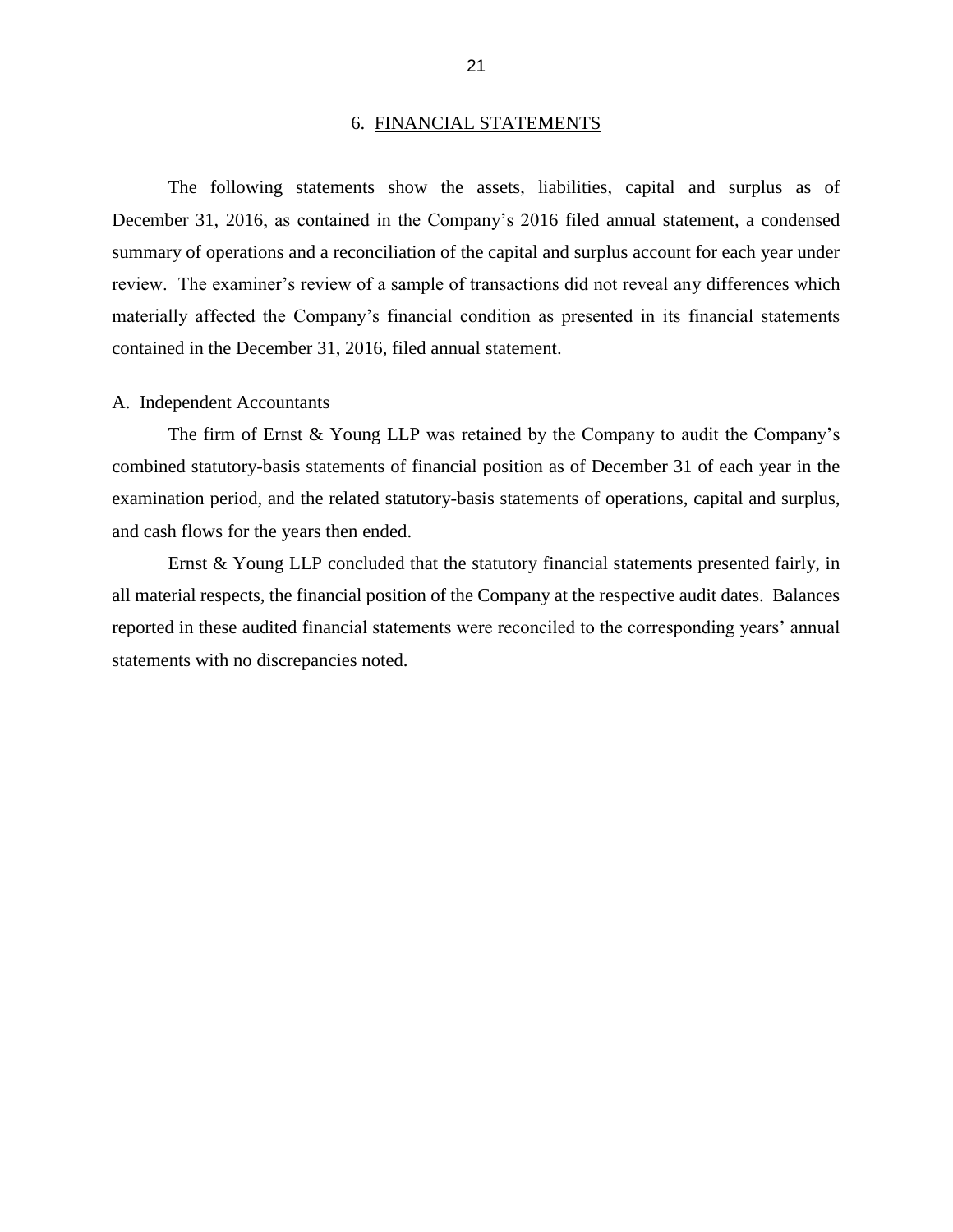## B. Net Admitted Assets

| <b>Bonds</b>                                                             | \$1,723,763,222 |
|--------------------------------------------------------------------------|-----------------|
| Stocks:                                                                  |                 |
| Preferred stocks                                                         | 3,050,000       |
| Common stocks                                                            | 606,762         |
| Mortgage loans on real estate:                                           |                 |
| <b>First liens</b>                                                       | 178,613,353     |
| Cash, cash equivalents and short term investments                        | 53,445,678      |
| Contract loans                                                           | 106,666,100     |
| Derivatives                                                              | 25,584,392      |
| Other invested assets                                                    | 4,963,839       |
| Receivable for securities                                                | 28,680          |
| Securities lending reinvested collateral assets                          | 8,194,760       |
| Derivative receivables                                                   | 456,967         |
| Investment income due and accrued                                        | 20,706,070      |
| Premiums and considerations:                                             |                 |
| Uncollected premiums and agents' balances in the course of collection    | (10, 291, 679)  |
| Deferred premiums, agents' balances and installments booked but deferred |                 |
| and not yet due                                                          | 7,985,110       |
| Reinsurance:                                                             |                 |
| Amounts recoverable from reinsurers                                      | 24,403,692      |
| Other amounts receivable under reinsurance contracts                     | 2,634,372       |
| Net deferred tax asset                                                   | 41,208,578      |
| Guaranty funds receivable or on deposit                                  | 376,075         |
| Receivables from parent, subsidiaries and affiliates                     | 503,216         |
| Margin call collateral                                                   | 11,685,086      |
| Miscellaneous assets                                                     | 1,934,805       |
| Non-qualified pension trust asset                                        | 6,960           |
| From separate accounts, segregated accounts and protected cell accounts  | \$ 771,478,178  |
| Total admitted assets                                                    | \$2,978,004,215 |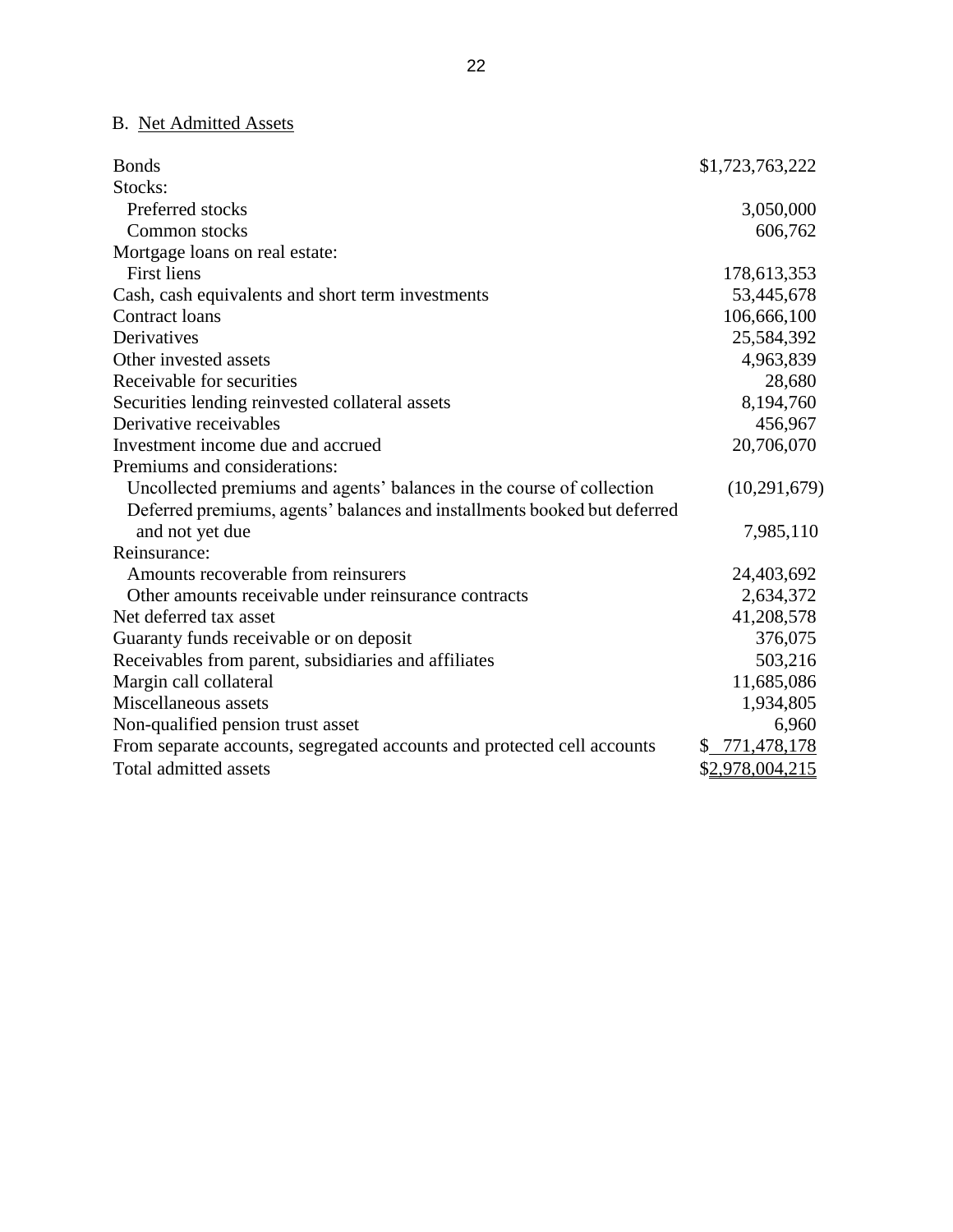C. Liabilities, Capital and Surplus

| Aggregate reserve for life policies and contracts                       | \$1,665,485,410    |
|-------------------------------------------------------------------------|--------------------|
| Aggregate reserve for accident and health contracts                     | 18,222,795         |
| Liability for deposit-type contracts                                    | 80,158,176         |
| Contract claims:                                                        |                    |
| Life                                                                    | 20,363,441         |
| Accident and health                                                     | 22,534,223         |
| Policyholders' dividends and coupons due and unpaid                     | 21,008             |
| Provision for policyholders' dividends and coupons payable in           |                    |
| following calendar year – estimated amounts                             |                    |
| Dividends apportioned for payment                                       | 1,206,115          |
| Premiums and annuity considerations for life and accident and health    |                    |
| contracts received in advance                                           | 325,472            |
| Contract liabilities not included elsewhere:                            |                    |
| Provision for experience rating refunds                                 | 842,606            |
| Other amounts payable on reinsurance                                    | 513,001            |
| Commissions to agents due or accrued                                    | 508,175            |
| General expenses due or accrued                                         | 79,592             |
| Transfers to separate accounts due or accrued                           | (3,330,384)        |
| Taxes, licenses and fees due or accrued, excluding federal income taxes | 3,386,022          |
| Current federal and foreign income taxes                                | 2,680,932          |
| Unearned investment income                                              | 3,735,382          |
| Amounts withheld or retained by company as agent or trustee             | 464,642            |
| Amounts held for agents' account                                        | 393,338            |
| Remittances and items not allocated                                     | 7,260,984          |
| Miscellaneous liabilities:                                              |                    |
| Asset valuation reserve                                                 | 755,351            |
| Reinsurance in unauthorized companies                                   | 4,326,043          |
| Payable to parent, subsidiaries and affiliates                          | 14,988,411         |
| Derivatives                                                             | 12,607,447         |
| Payable for securities                                                  | 2,016,313          |
| Payable for securities lending                                          | 8,194,760          |
| Margin call collateral                                                  | 21,549,429         |
| Unclaimed property                                                      | 2,039,586          |
| Derivative payable                                                      | 1,447,115          |
| Miscellaneous liabilities                                               | 277,577            |
| Other contingency reserves                                              | 220,000            |
| Suspense and clearing account                                           | (248)              |
| From Separate Accounts Statement                                        | <u>771,478,178</u> |
|                                                                         |                    |

Total liabilities  $$2,664,750,892$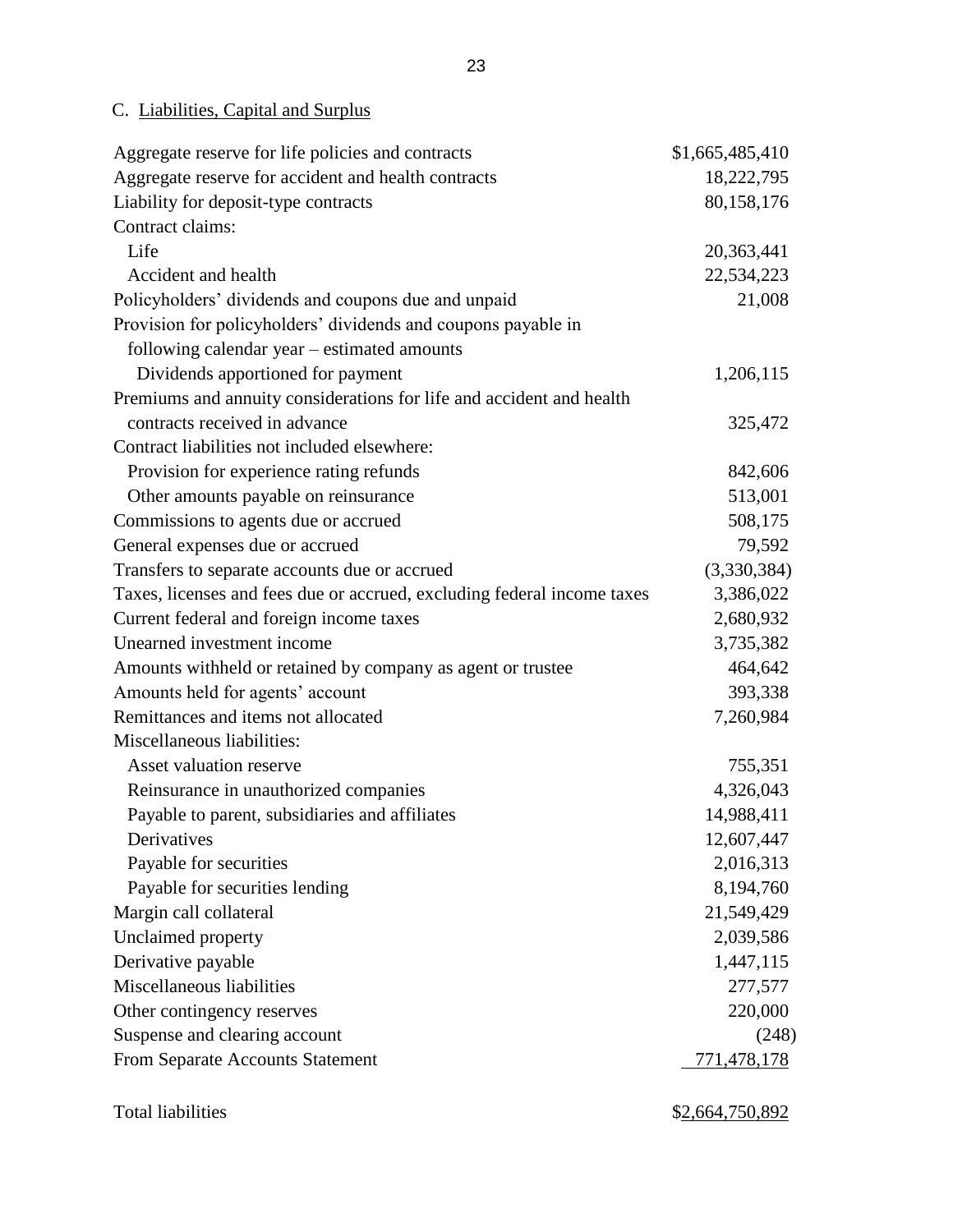| Common capital stock                                 | 2,755,726       |
|------------------------------------------------------|-----------------|
| Deferral of gain on reinsurance of existing business | 61,801,836      |
| Gross paid in and contributed surplus                | 228,881,164     |
| Unassigned funds (surplus)                           | 19,814,597      |
| Surplus                                              | \$ 310,497,597  |
| Total capital and surplus                            | \$313,253,323   |
| Total liabilities, capital and surplus               | \$2,978,004,215 |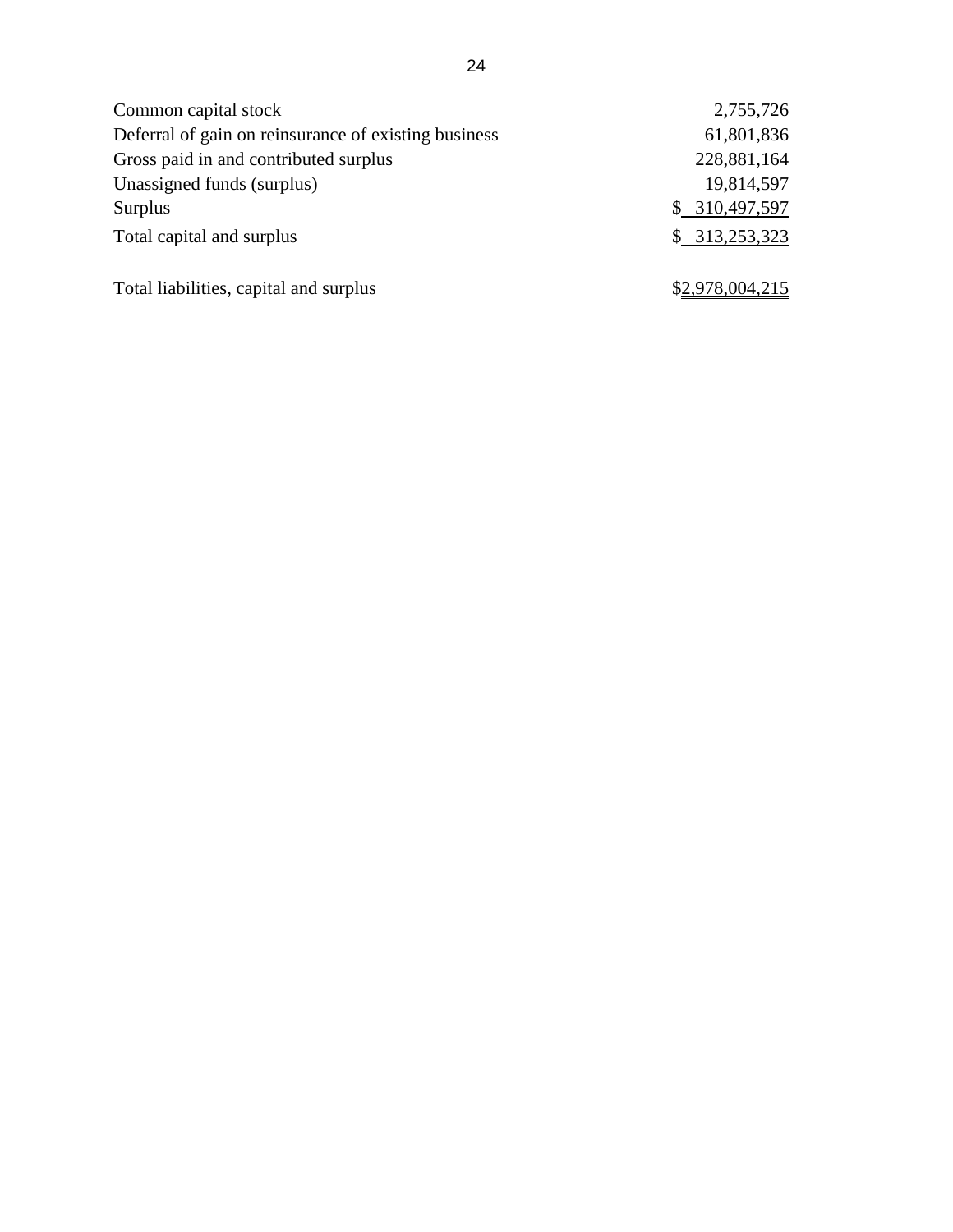## D. Condensed Summary of Operations

|                                                                   | 2013           | 2014            | 2015            | 2016            |
|-------------------------------------------------------------------|----------------|-----------------|-----------------|-----------------|
| Premiums and considerations                                       | \$143,346,581  | \$142,000,073   | \$153,958,343   | \$166,567,229   |
| Investment income                                                 | 107,048,607    | 101,615,717     | 101,147,589     | 99,720,513      |
| Commissions and reserve adjustments on reinsurance ceded          | 23,513,931     | 19,635,700      | 17,832,897      | 15,712,958      |
| Miscellaneous income                                              | 28,511,861     | 28, 151, 445    | 25,603,403      | 22,043,079      |
| Total income                                                      | \$302,420,980  | \$291,402,935   | \$298,542,232   | \$304,043,779   |
| Benefit payments                                                  | \$304,813,881  | \$288,857,579   | \$331,947,355   | \$330,774,085   |
| Increase in reserves                                              | (49, 322, 619) | 54,129,515      | (7,504,387)     | (22, 117, 940)  |
| Commissions                                                       | 20,651,580     | 17,724,109      | 15,675,793      | 13,892,144      |
| General expenses and taxes                                        | 52,625,127     | 43,249,336      | 46, 427, 173    | 49,673,778      |
| Increase in loading on deferred and uncollected premiums          | (304, 397)     | (419, 842)      | (165,940)       | (65,179)        |
| Net transfers to (from) Separate Accounts                         | (95, 494, 146) | (95,315,691)    | (119, 871, 329) | (101, 869, 191) |
| Miscellaneous deductions                                          | (67, 011)      | 370,487         | 40,477          | (1,416,076)     |
| <b>Total deductions</b>                                           | \$232,902,415  | \$308,595,493   | \$266,549,142   | \$268,871,621   |
| Net gain (loss)                                                   | \$69,518,565   | \$(17,192,558)  | \$31,993,090    | \$35,172,158    |
| Dividends                                                         | 1,032,937      | 1,122,891       | 1,161,088       | 1,125,966       |
| Federal and foreign income taxes incurred                         | 14,251,038     | 6,034,503       | 7,986,356       | 8,783,138       |
| Net gain (loss) from operations before net realized capital gains |                |                 |                 |                 |
| before net realized capital gains                                 | \$54,234,590   | \$(24,349,952)  | \$22,845,646    | \$25,263,054    |
| Net realized capital gains (losses)                               | (33,696,661)   | (16,328,701)    | (6,213,730)     | (19,685,285)    |
| Net income                                                        | \$20,537,929   | \$ (40,678,653) | \$16,631,916    | \$ 5,577,769    |

 reserves, offset by a decrease in life and annuity reserves. The fluctuation in reserves in 2014 was primarily due to additional cashflow testing reserves for CBVA and group life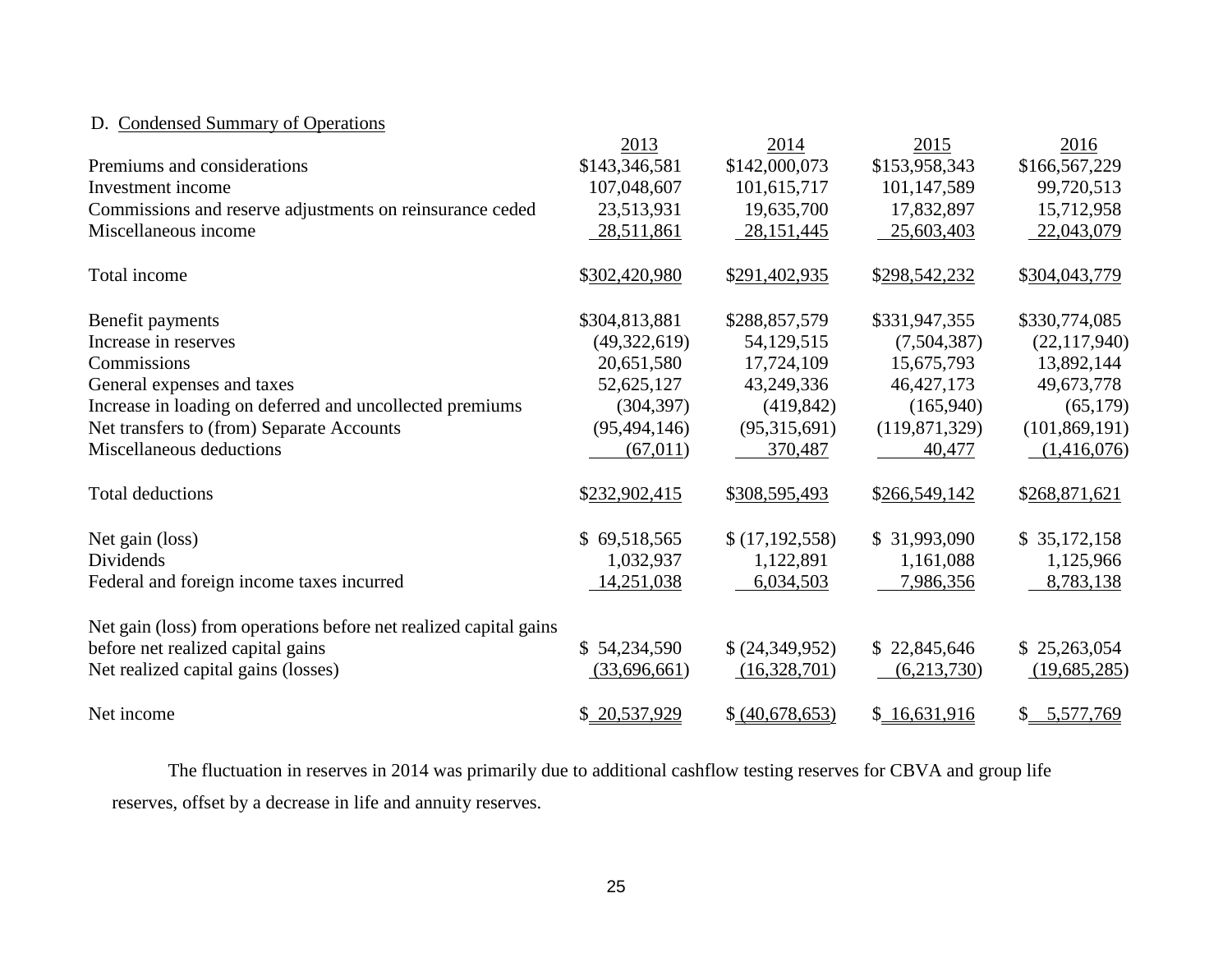## E. Capital and Surplus Account

|                                                                                                       | 2013               | 2014                 | 2015                       | 2016                     |
|-------------------------------------------------------------------------------------------------------|--------------------|----------------------|----------------------------|--------------------------|
| Capital and surplus, December 31, prior year                                                          | \$340,618,000      | \$329,459,729        | \$298,750,908              | \$314,869,828            |
| Net income                                                                                            | \$20,537,929       | \$ (40,678,653)      | \$16,631,916               | S<br>5,577,769           |
| Change in net unrealized capital gains (losses)                                                       | (17, 534, 723)     | 6,389,595            | 3,205,095                  | (240,797)                |
| Change in net unrealized foreign exchange capital<br>gain (loss)                                      | (13,674)           | 18,663               | 10,610                     | 48,178                   |
| Change in net deferred income tax                                                                     | 2,914,964          | 18,637,457           | 80,588                     | 3,549,333                |
| Change in non-admitted assets and related items                                                       | (8,645,590)        | (12, 281, 583)       | 2,026,341                  | (6,268,036)              |
| Change in liability for reinsurance in unauthorized<br>companies<br>Change in asset valuation reserve | (8,902)<br>518,220 | (10, 851)<br>101,558 | (1,463,636)<br>(1,560,748) | (2,678,323)<br>1,375,773 |
| Change in surplus as a result of reinsurance                                                          | (2,885,006)        | (2,885,006)          | (2,885,006)                | (2,885,006)              |
| Prior period adjustment                                                                               | (6,041,489)        | $\Omega$             | 73,760                     | (95,396)                 |
| Net change in capital and surplus for the year                                                        | (11, 158, 271)     | (30,708,820)         | 16,118,920                 | (1,616,505)              |
| Capital and surplus, December 31, current year                                                        | \$329,459,729      | \$298,750,908        | \$314,869,828              | \$313,253,323            |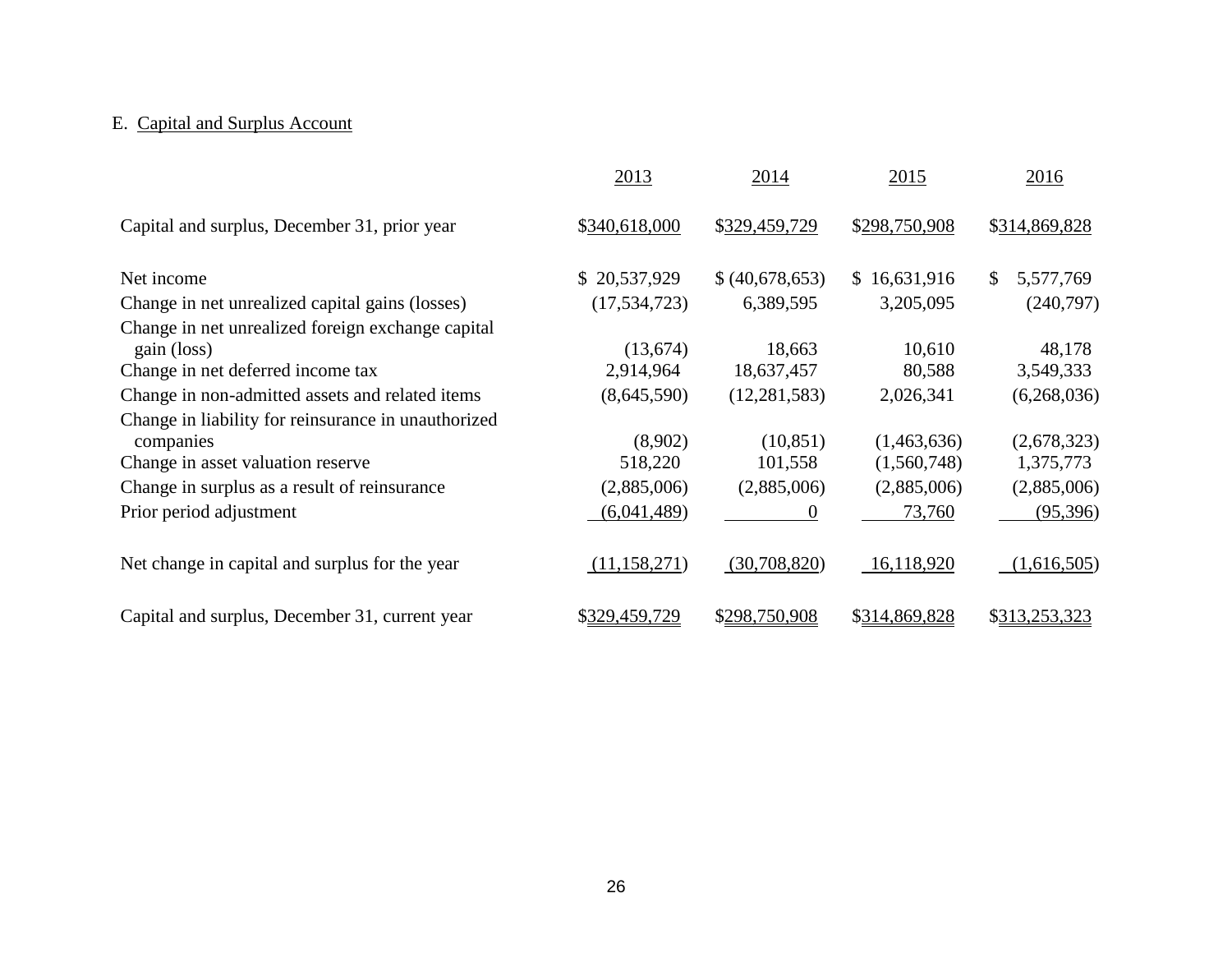#### 7. RESERVES

<span id="page-29-0"></span> respect to the Company's asset adequacy testing pursuant to 11 NYCRR 95 (Insurance economic conditions, there were offsetting positive changes, such that the total additional reserves The Department reviewed the Company's reserves as of December 31, 2016. During the review, concerns were raised regarding the lack of conservatism in certain assumptions with Regulation 126). In addition, the Department noted that the Company's actuarial memorandum was not in an acceptable format pursuant to Regulation 126. In response, the Company incorporated various refinements within the testing and the format of the actuarial memorandum in a manner acceptable to the Department as of December 31, 2017. These refinements produced additional asset adequacy reserves in the amount of \$93 million. However, due to favorable needed was \$40 million. The Department also recommended various refinements with respect to the Company's experience studies used to develop the assumptions in the testing.

 The examiner recommends that the Company continue to compute reserves using the assumptions and methodology as agreed upon with the Department.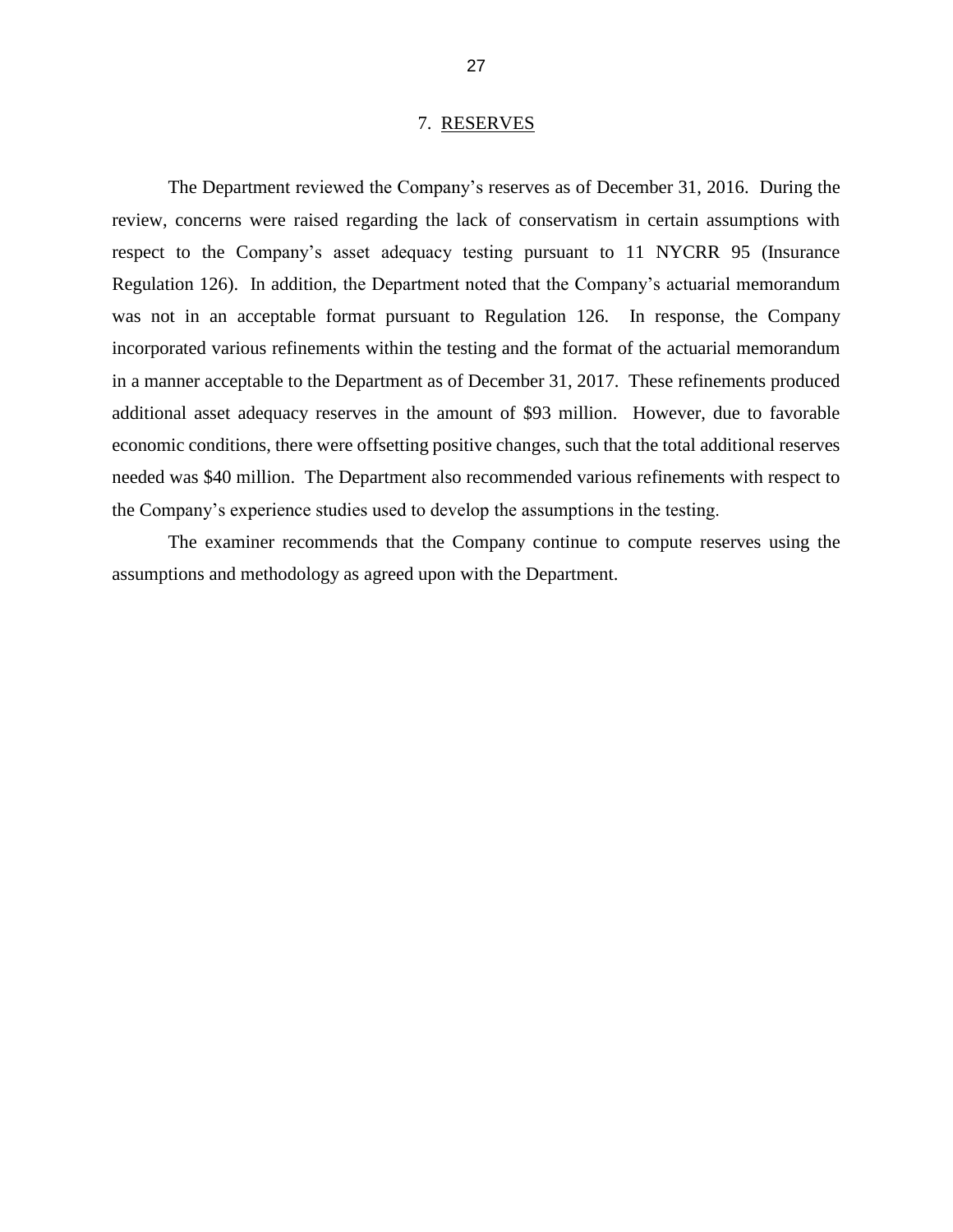## 8. SUMMARY AND CONCLUSIONS

Following is the recommendation contained in this report:

| Item | Description                                                                                                                                           | Page No(s). |
|------|-------------------------------------------------------------------------------------------------------------------------------------------------------|-------------|
| A    | The examiner recommends that the Company continue to compute<br>reserves using the assumptions and methodology as agreed upon<br>with the Department. | 27          |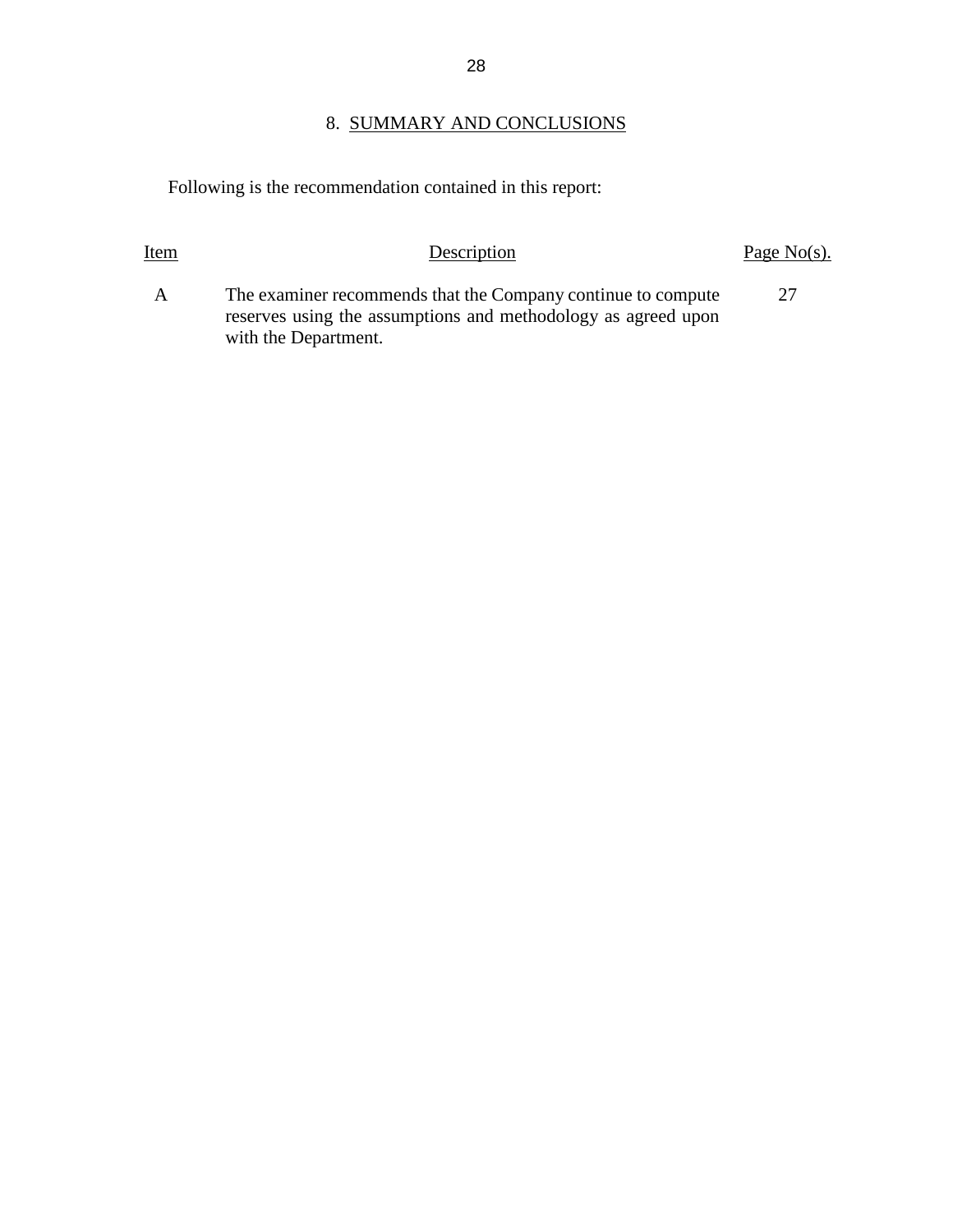Respectfully submitted,

Scott R. Kalna, CFE **Examination Resources, LLC** 

STATE OF NEW YORK  $\mathcal{F}$  $)$ SS: COUNTY OF NEW YORK  $\lambda$ 

Scott R. Kalna, being duly sworn, deposes and says that the foregoing report, subscribed by him, is true to the best of his knowledge and belief.

Scott R. Kalna

Subscribed and sworn to before me

this 20th day of JUNE 2018

**CHARLES T LOVEJOY NOTARY PUBLIC, STATE OF NEW YORK** Registration No. 01LO4798952 Qualified in New York County Commission Expires January 26, 2022